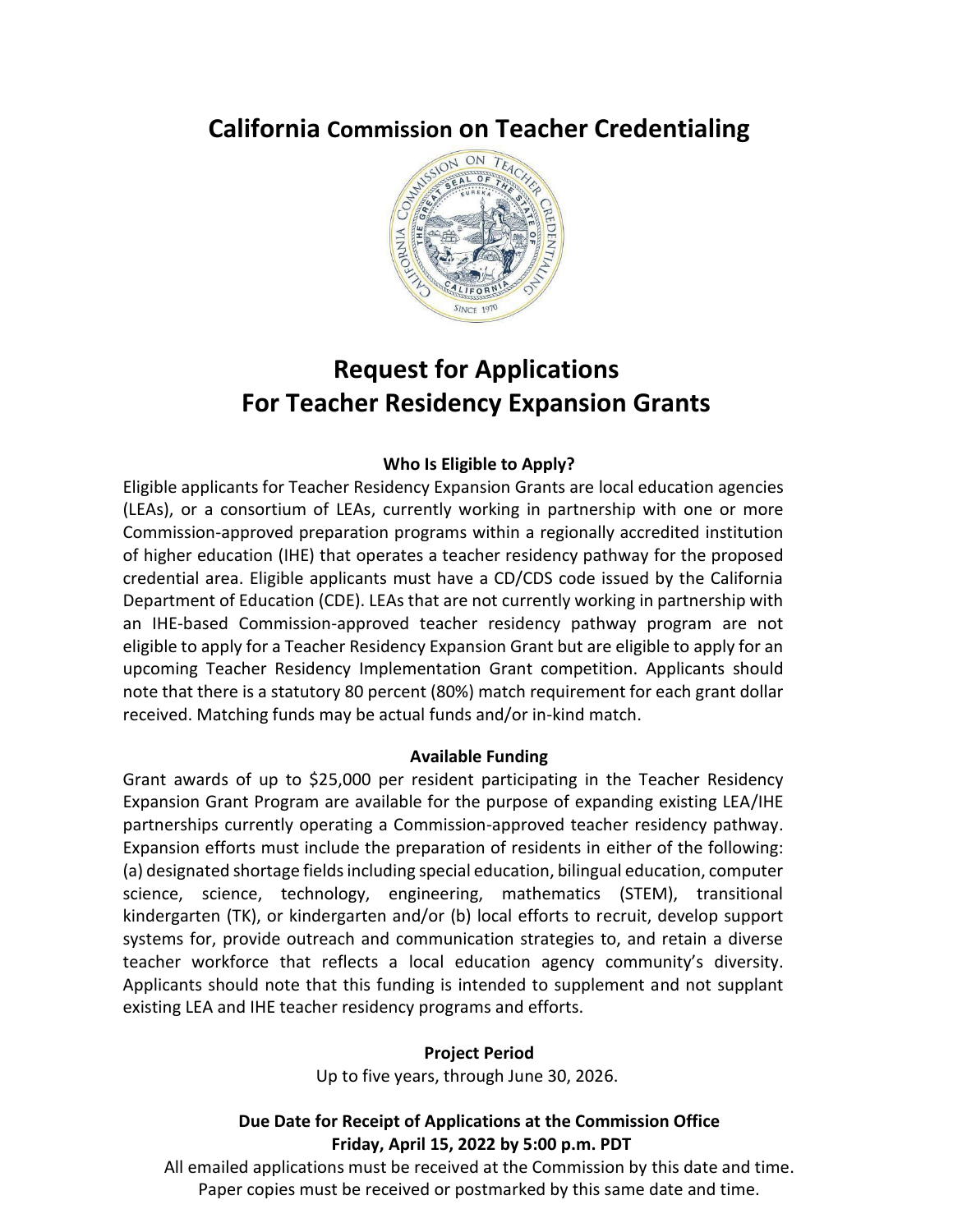# **Table of Contents**

| 2.                                                                                        |  |
|-------------------------------------------------------------------------------------------|--|
| 3.                                                                                        |  |
| 4.                                                                                        |  |
| 5.                                                                                        |  |
| 6.                                                                                        |  |
| 7.                                                                                        |  |
| 8.                                                                                        |  |
| 9.                                                                                        |  |
| 10. Grant Stewardship and Accreditation Status [11] Martin Martin Martin Martin Martin 12 |  |
|                                                                                           |  |
|                                                                                           |  |
|                                                                                           |  |
|                                                                                           |  |
|                                                                                           |  |
|                                                                                           |  |
|                                                                                           |  |
|                                                                                           |  |
|                                                                                           |  |
|                                                                                           |  |
|                                                                                           |  |
|                                                                                           |  |
|                                                                                           |  |
|                                                                                           |  |
|                                                                                           |  |
|                                                                                           |  |
|                                                                                           |  |
|                                                                                           |  |
|                                                                                           |  |
|                                                                                           |  |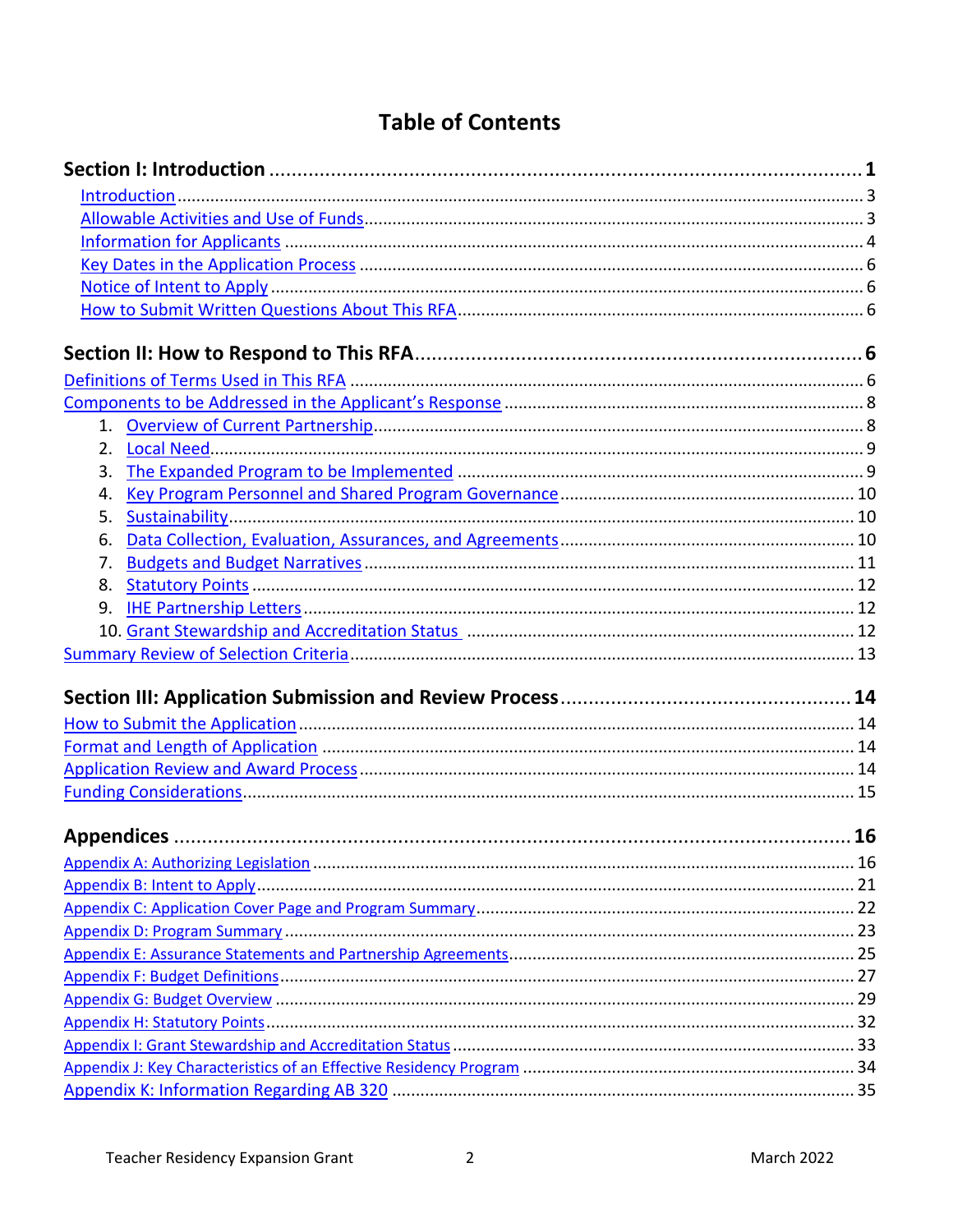# **Request for Applications Teacher Residency Expansion Grants**

# **Section I: Introduction**

### <span id="page-2-0"></span>**Introduction**

This Request for Applications (RFA) is to provide grant awards of up to \$25,000 per teacher candidate in a residency program within the jurisdiction of the LEA grant recipient. Grant applicants (LEAs) must have a CD/CDS code issued by the CDE and consist of one or more, or any combination – including a consortium - of the following: school districts, county offices of education, charter schools, regional occupational centers, or programs operated by a joint powers authority or a county office of education as defined in Education Code Section 56034, that are currently operating a Teacher Residency Program in partnership with a Commission-approved preparation program offered by a regionally accredited Institution of higher education (IHE). Please see [Appendix K](#page-34-0) for a recent Program Sponsor Alert (PSA) regarding the definition for "regionally accredited" as it applies to institutions of higher education and LEA/IHE partnerships related to teacher residency programs [\(AB 320\)](https://leginfo.legislature.ca.gov/faces/billTextClient.xhtml?bill_id=202120220AB320).

These grant funds may be used to expand current residency programs to prepare residents for (a) a designated shortage field including special education, bilingual education, computer science, science, technology, engineering, mathematics (STEM), transitional kindergarten (TK), or kindergarten, and/or (b) meeting local efforts to recruit, develop support systems for, provide outreach and communication strategies to, and retain a diverse teacher workforce that reflects a local education agency community's diversity. Expansion efforts may include activities such as: recruiting residents from one of the shortage areas listed in Appendix A  $(c)(1)$ , increasing the number of residents supported annually, adding new LEA or IHE partners to an existing program, implementing a new pathway into an existing program that was developed using capacity grant funding, etc. Expansion efforts must include a collaborative partnership among the LEA and IHE members as there are both individual and shared responsibilities for each entity. One key role belonging to the LEA partner is the management of the grant funds, and key roles belonging to the IHE educator preparation program is the enrollment of candidates in the IHE program and recommendation of the preliminary credential upon the residents' completion of the program. Shared roles between both partners include the joint completion of reporting requirements, recruiting efforts, and support for residents during and beyond the teacher residency program year.

Grant funding is available for encumbrance through June 30, 2026. The 2021 Budget Act legislation [\(Appendix A\)](#page-15-0) authorizes the Commission on Teacher Credentialing (Commission) to provide competitive grants to eligible entities for Teacher Residency Grants. Per statute, the grant funds must be matched by the grantee LEA or consortium on a \$0.80 per every one grant dollar basis. Matching funds may be actual dollars or in-kind.

### <span id="page-2-1"></span>**Allowable Activities and Use of Funds**

Applicants operating a Teacher Residency program may expand the current program and/or may expand the program to include any or all of the allowable designated shortage areas or diversification of the teacher workforce efforts named above. See the [Definition of Terms as Used in this RFA](#page-5-3) table for an explanation of the eligible credentials for residencies.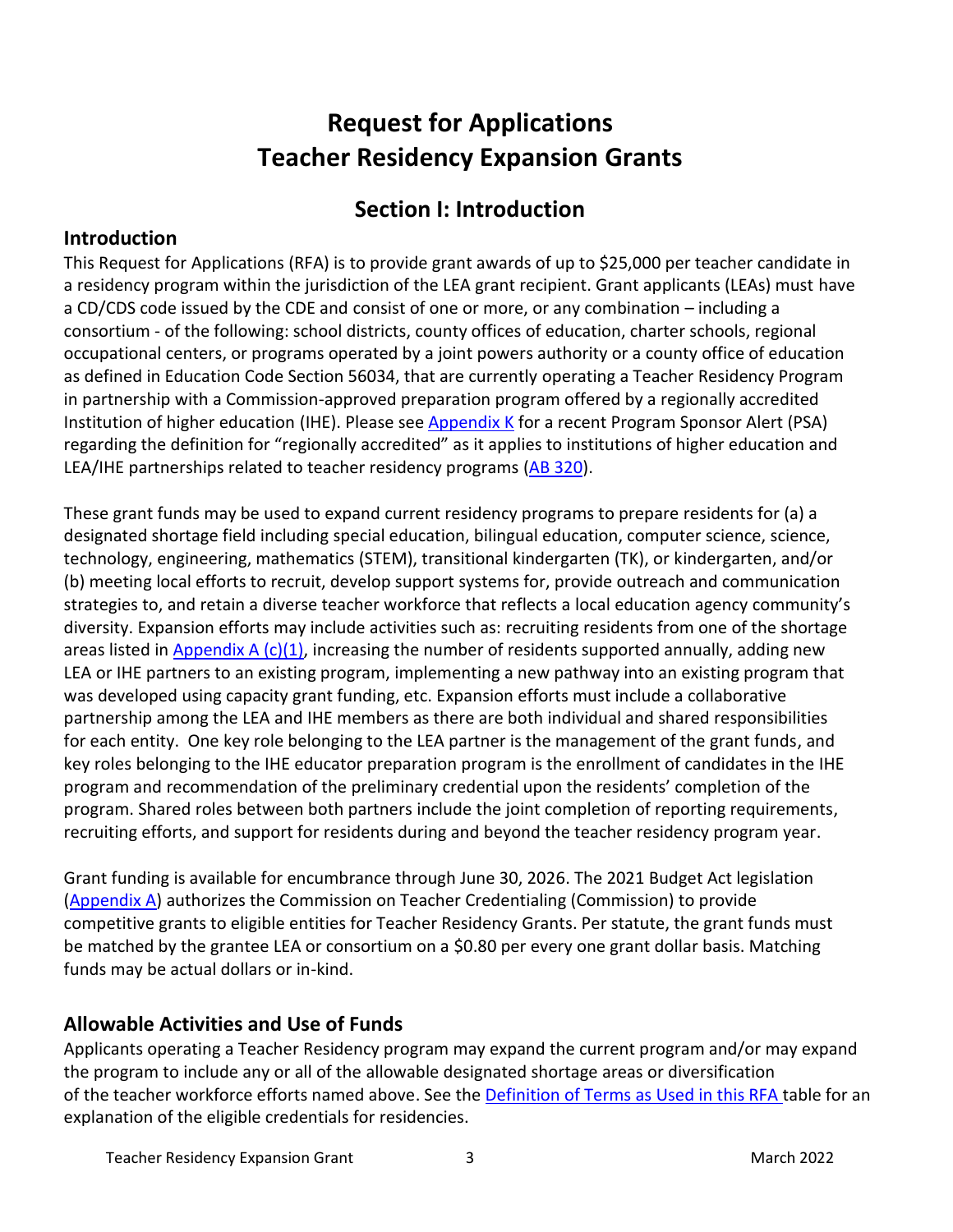### <span id="page-3-0"></span>**Information for Applicants – Program and Resident Obligations**

Applicants should note the following obligations of the authorizing statute with respect to the obligations of both the LEA/IHE partners as well as the residents participating in the Teacher Residency Expansion Grant Program.

LEA Teacher Residency Expansion Program Obligations:

- Applicants should refer to the full text of the [authorizing statute](#page-15-0) with respect to their monitoring and fiscal obligations if awarded a Teacher Residency Expansion Grant.
- The partnership should consider in their planning:
	- o Addressing and incorporating the key characteristics and components of effective residencies [\(Appendix J\)](#page-32-1).
	- $\circ$  Recruiting the appropriate number of residents to ensure there will be an employment opportunity for each resident to fulfill the mandated four-year service commitment.
	- o Establishing a hiring process or timeline that allows for residents to secure employment within their residency program LEA soon after completing all teacher preparation program/graduation requirements.
	- o Creating an enrollment schedule that allows for residents to begin their field work assignments on or before the first day of LEA pupil instruction and remain in their assignment until the last day of LEA pupil instruction.

Participants in Teacher Residency Expansion Program Obligations:

• Service Commitment and Grant Repayment

Authorizing Legislation requires a service commitment from the residents supported using grant funding. AB 130 Section 44415.5 (j) and (k): A candidate in a teacher residency program sponsored by a grant provided pursuant to subdivision (c) shall agree in writing to serve in a school within the jurisdiction of the grant recipient that sponsored the candidate for a period of at least four school years beginning with the school year that begins after the candidate successfully completes the initial year of preparation and obtains a preliminary teaching credential. A candidate [resident] who fails to earn a preliminary credential or complete the period of the placement shall reimburse the sponsoring grant recipient the amount of grant funding invested in the candidate's residency training. The amount to be reimbursed shall be adjusted proportionately to reflect the service provided if the candidate [resident] taught at least one year, but less than four years, at a school within the jurisdiction of the sponsoring grant recipient. A candidate [resident] shall have five school years to complete the four-school-year teaching commitment.

(k) If a candidate [resident] is unable to complete a school year of teaching, that school year may still be counted toward the required four complete school years if any of the following occur:

(1) The candidate [resident] has completed at least one-half of the school year.

(2) The employer deemsthe candidate to have fulfilled their contractual requirements for the school year for the purposes of salary increases, probationary or permanent status, and retirement.

(3) The candidate [resident] was not able to teach due to the financial circumstances of the sponsoring grant recipient, including a decision to not reelect the employee for the succeeding school year.

(4) The candidate [resident] has a condition covered under the federal Family and Medical Leave Act of 1993 (29 U.S.C. Sec. 2061 et seq.) or similar state law.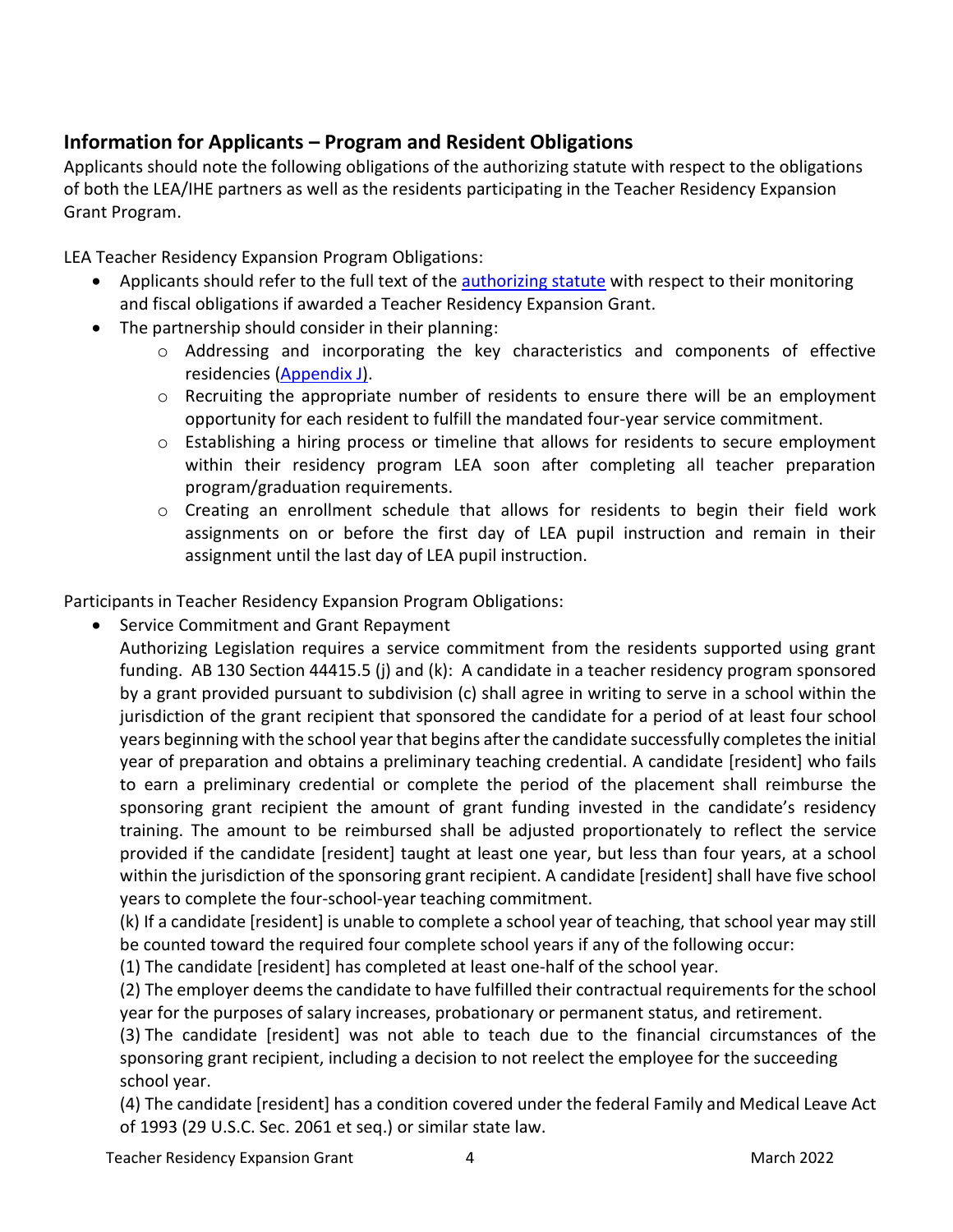(5) The candidate [resident] was called or ordered to active-duty status for more than 30 days as a member of a reserve component of the Armed Forces of the United States.

### **Information for Applicants – Future Grant Opportunities**

Authorizing legislation allocated \$350 million over a five-year project period for all Teacher Residency Grant Programs. As such, Commission staff anticipates that funds will remain after the 2021-22 fiscal year RFA process.

Once the first round of each grant competition has been awarded, in late spring 2022, the Commission will release the application schedule for the 2022-23 fiscal year. Funding competitions will be offered on a rotating basis until the full \$350 million has been awarded. The 2022-23 funding opportunities will include all three grant types:

- 1. Teacher Residency Capacity: grants are intended to prepare an LEA/IHE partnership to build capacity for and plan to implement a future residency program.
- 2. The Teacher Expansion: grants are intended for LEAs already working in partnership with one or more regionally accredited IHEs. The partners use expansion funds to establish a new teacher residency program to operate within the IHE Commission-approved teacher preparation program.
- 3. Teacher Residency Implementation: grants are intended for programs that are prepared to implement a new residency pathway.

The anticipated release of the next Teacher Residency Expansion Grant RFA is April 2022 with a late summer/early fall 2022 due date.

## **Information for Applicants – Charter Schools and Charter Management Organizations (CMO)**

Applicants from charter schools should note the following regarding eligibility to apply for and to potentially receive a Teacher Residency grant:

- The application must be submitted by a charter school with a CDS Code. It cannot be submitted by a CMO. The applicant charter school may apply as a single school or as the lead applicant for a consortium of charter schools.
- A CMO may partner with the applicant charter school, but the named charter school must be in the lead role as described in the proposal. The charter school identified must be the manager of the Teacher Residency Expansion Grant Program and can be assisted by any of its partners.
- The signature on the cover page must be from an administrator/leader from the applicant charter school with the CDS code. Staff checks the signature against the names shown on the [CDE Schools Directory.](https://www.cde.ca.gov/schooldirectory/) The CEO of a CMO is not an acceptable signer on behalf of the applicant and submission of a signature from a CEO rather than from the applicant charter schools will result in the proposal being deemed ineligible.
- The fiscal agent must be from the charter schools that is submitting the application. The funds for this grant opportunity are Proposition 98 funds and can ONLY be distributed to an entity with a CDS code. If the CMO, or other business organization, is listed as the fiscal agent on the cover page, the proposal will be deemed ineligible.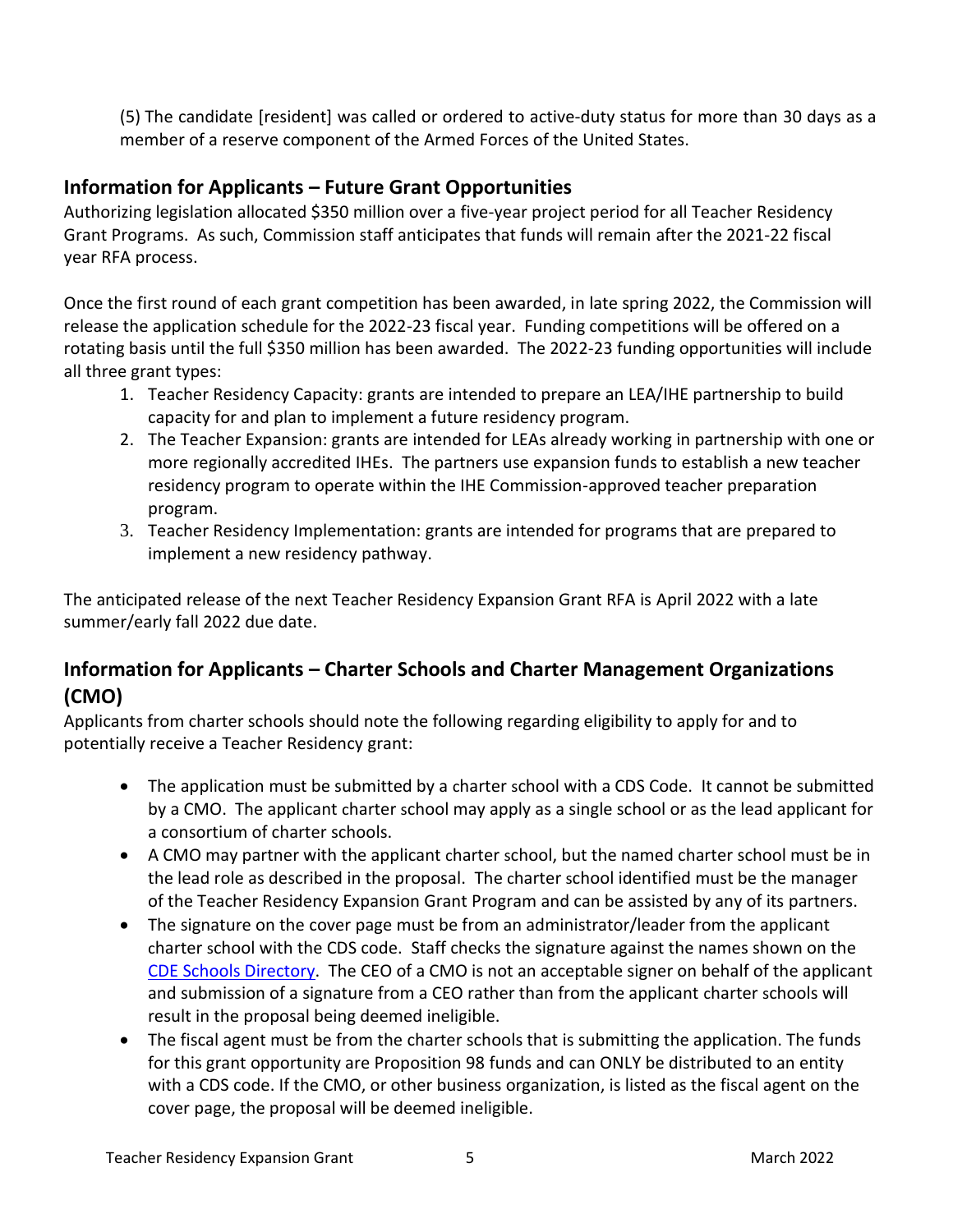| <b>Date</b>                    | <b>Activity</b>                                       |  |
|--------------------------------|-------------------------------------------------------|--|
| March 11, 2022                 | Request for Applications (RFA) issued                 |  |
| March 25, 2022                 | Written questions about the RFA due to the Commission |  |
| March 25, 2022                 | Intent to Apply due (optional)                        |  |
| April 4, 2022                  | Responses to written questions posted and distributed |  |
| April 15, 2022, by 5:00 p.m. * | <b>RFAs must be received by the Commission</b>        |  |
| April 18 - May 6, 2022         | Review of applications                                |  |
| May 9, 2022                    | <b>Announcement of Grant Awards</b>                   |  |

#### <span id="page-5-0"></span>**Key Dates in the Application Process**

 \*The due date for this Teacher Residency Expansion RFA is a quick turnaround for those programs that are ready now to apply for grant funds and enroll residents fall 2022. The anticipated release of the next Teacher Residency Expansion Grant RFA is April 2022 with a late summer/early fall 2022 due date.

## <span id="page-5-1"></span>**Notice of Intent to Apply**

Entities with an interest in responding to this RFA are encouraged to submit a Notice of Intent to Apply [\(Appendix B\)](#page-20-0) via email to [TeacherResGrants@ctc.ca.gov b](mailto:TeacherResGrants@ctc.ca.gov)y **March 25, 2022**. The purpose of this notice is to inform the Commission of interested applicants so that any additional information about the RFA may be provided, including responses to written questions (see below). Submission of an Intent to Apply form is not a promise or obligation to submit an application, and a lack of submitting an Intent to Apply form does not disqualify or preclude an applicant from submitting an application in response to this RFA.

### <span id="page-5-2"></span>**How to Submit Written Questions about this RFA**

Applicants who have questions about information contained in this RFA may submit questions via email with "Teacher Residency Expansion Grant Questions" in the subject line **by March 25, 2022,** to: [TeacherResGrants@ctc.ca.gov.](mailto:TeacherResGrants@ctc.ca.gov) Responses to written questions submitted by the deadline will be distributed to those who have submitted the Intent to Apply form and will also be posted on the Commission's website.

# **Section II: How to Respond to this RFA**

### <span id="page-5-3"></span>**Definitions of Terms as Used in this Request for Applications (in alphabetical order)**

| Term        | Definition as Used in this RFA                                                                                                                      |  |  |
|-------------|-----------------------------------------------------------------------------------------------------------------------------------------------------|--|--|
| Cohort      | A group of Teacher Residents who share common experiences in coursework<br>and/or other support services while participating in a Teacher Residency |  |  |
|             | program.                                                                                                                                            |  |  |
| Encumbrance | A planned expenditure of grant funds.                                                                                                               |  |  |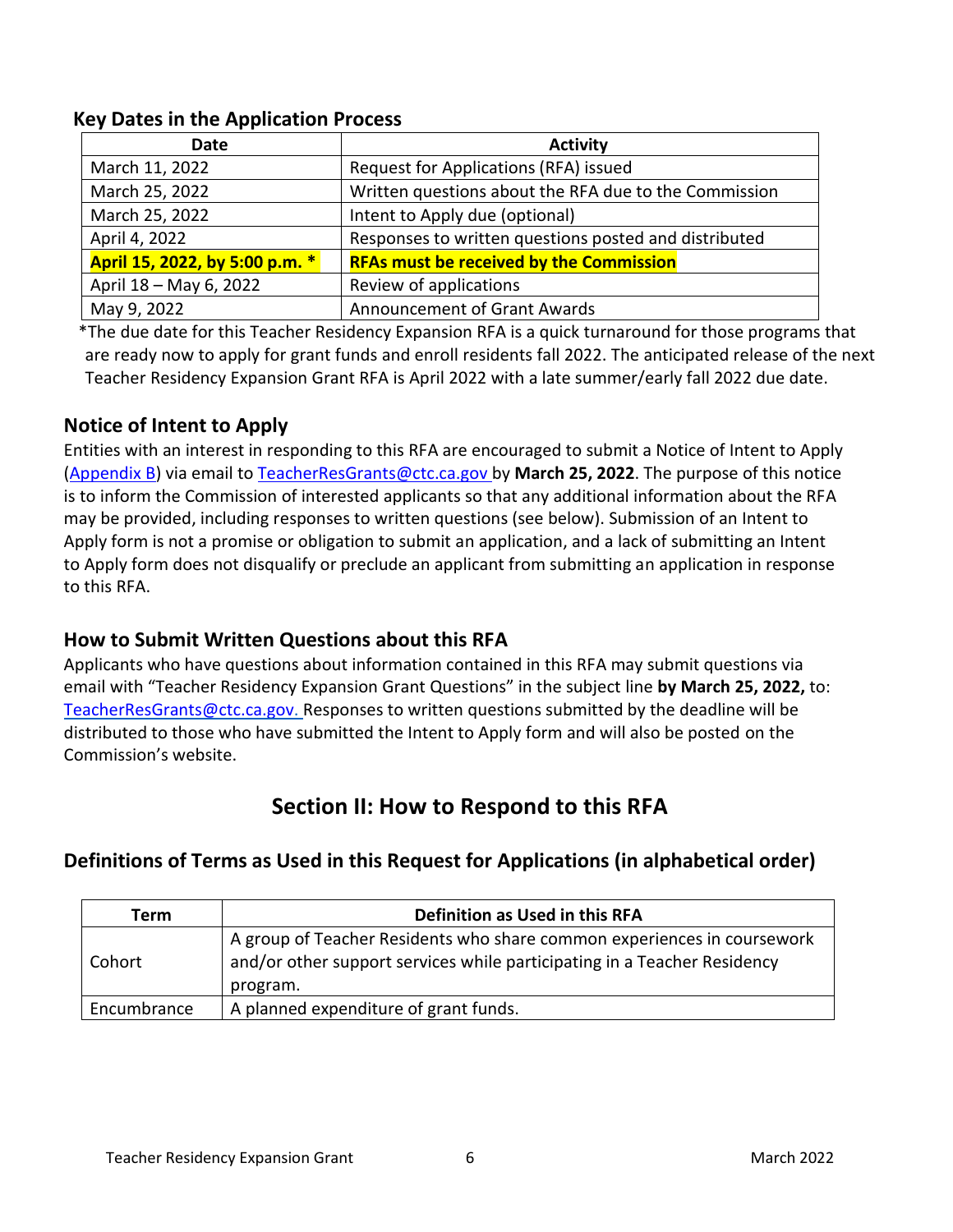| Experienced<br><b>Mentor Teacher</b>                                                                                                                                                                                                                  | An "experienced mentor teacher" for purposes of the Teacher Residency<br>Expansion Grant Program is an educator who meets all of the following<br>requirements:<br>(A) Has at least three years of teaching experience and holds a clear<br>credential in the subject in which the mentor teacher will be mentoring.<br>(B) Has a record of successful teaching as demonstrated, at a minimum, by<br>satisfactory annual performance evaluations for the preceding three<br>years.<br>(C) Receives specific training for the mentor teacher role and engages in<br>ongoing professional learning and networking with other mentors.<br>(A) Receives compensation, appropriate release time, or both, to serve as a<br>mentor in the initial preparation or beginning teacher induction<br>component of the teacher residency program. |
|-------------------------------------------------------------------------------------------------------------------------------------------------------------------------------------------------------------------------------------------------------|---------------------------------------------------------------------------------------------------------------------------------------------------------------------------------------------------------------------------------------------------------------------------------------------------------------------------------------------------------------------------------------------------------------------------------------------------------------------------------------------------------------------------------------------------------------------------------------------------------------------------------------------------------------------------------------------------------------------------------------------------------------------------------------------------------------------------------------|
| <b>Matching Funds</b>                                                                                                                                                                                                                                 | Actual dollars or the in-kind value of services or other expenditures from the<br>grantee's own resources.                                                                                                                                                                                                                                                                                                                                                                                                                                                                                                                                                                                                                                                                                                                            |
| Program<br>Administration<br>Costs                                                                                                                                                                                                                    | The costs of operating the grant program that may include personnel,<br>facilities, and other related costs to administer the grant program as designed<br>by the grantee LEA or consortium.                                                                                                                                                                                                                                                                                                                                                                                                                                                                                                                                                                                                                                          |
| A requirement for Teacher Residency Grant participants to teach for the<br>Service<br>grantee LEA or consortium for a specified amount of time consistent with<br>Obligation<br>the applicable provisions of the Teacher Residency Grant legislation. |                                                                                                                                                                                                                                                                                                                                                                                                                                                                                                                                                                                                                                                                                                                                                                                                                                       |
| Special<br>Education                                                                                                                                                                                                                                  | Refers to all of the Special Education credentials.                                                                                                                                                                                                                                                                                                                                                                                                                                                                                                                                                                                                                                                                                                                                                                                   |
| <b>STEM</b>                                                                                                                                                                                                                                           | Refers to "Science, Technology, Engineering, and Mathematics." For purposes<br>of the Teacher Residency Expansion Grants, the applicable STEM credentials<br>are all of the science credentials, including Foundational Level Science; the<br>mathematics credentials, including Foundational Level Mathematics; and<br>Instructional and Technology Education.                                                                                                                                                                                                                                                                                                                                                                                                                                                                       |
| Teacher<br>Residency<br>Program                                                                                                                                                                                                                       | A "Teacher Residency Program" is a program that partners an eligible LEA or<br>consortium with one or more Commission-approved teacher preparation<br>programs offered by a regionally accredited institution of higher education in<br>which a [resident] teaches at least one-half time alongside a teacher of<br>record, who is designated as the experienced mentor teacher, for at least one<br>full school year while engaging in initial preparation coursework.                                                                                                                                                                                                                                                                                                                                                               |
| Teacher<br><b>Residency Grant</b><br>Program                                                                                                                                                                                                          | A state grant program authorized under the provisions of EC §44415 and<br>§44415.5 that provides funding for the development of teacher residency<br>programs.                                                                                                                                                                                                                                                                                                                                                                                                                                                                                                                                                                                                                                                                        |

# **Application Process**

LEA applicants must already be partnering with one or more Commission-approved preparation program within a regionally accredited IHE that operates a teacher residency pathway for the proposed credential area. The program must be positioned to apply grant funds in the 2022-23 academic year to expand the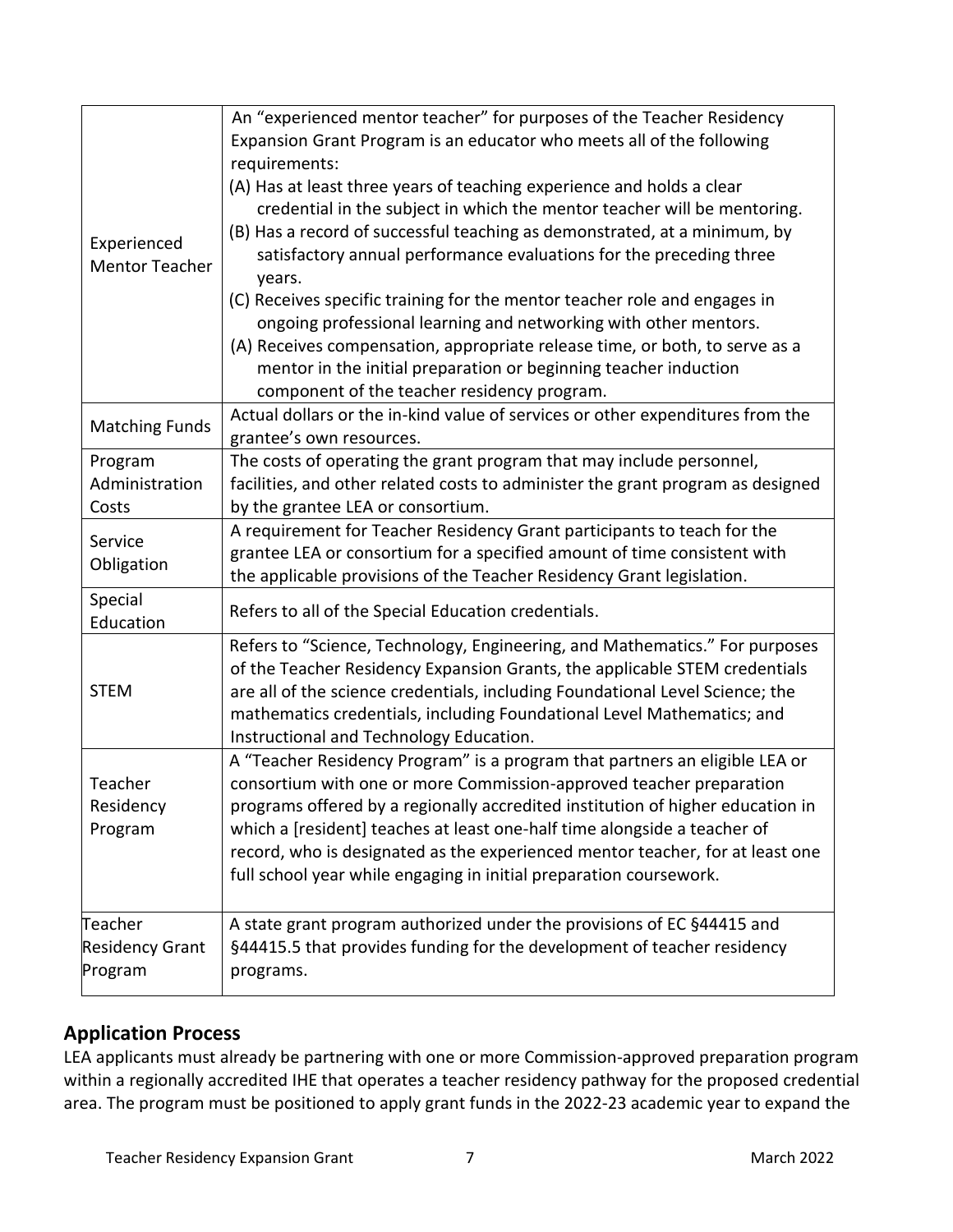current partner teacher residency program.

Applicant LEAs in partnership with their collaborating IHE(s) must provide a written response to all items listed in section below titled, "Components to be Addressed in the Applicant's Response." This documentation should provide evidence to substantiate that the applicant LEA is currently partnering with a viable teacher residency pathway that meets the requirements of statute and that the applicant LEA or consortium has the capacity to expand the current program along with its partner IHE(s).

### <span id="page-7-0"></span>**Components to be Addressed in the Applicant's Response**

Applicants must provide a narrative response to this RFA as described in the selection criteria below. Responses should be focused, concise, and provide sufficient but not overly extensive information to substantiate how the applicant's proposed expanded teacher residency program addresses the specified criteria. In order to be considered, responses must include all of the components indicated. Responses to this RFA must reach the Commission, according to the submission information provided in Section III, no later than **5:00 p.m. PDT on April 15, 2022.**

Responses must include a cover page [\(Appendix C\)](#page-21-0) that identifies contact persons and the fiscal agent at the LEA entity, including mailing address, CD/CDS code, telephone, and email information.

*Important note: The Commission will use the contact information provided on the cover page as the sole point of contact for each grantee. Please carefully select the individuals who will be responsible for all communications relating to the grant application and, if successful, to the grant program when funded.*

<span id="page-7-1"></span>**1. Overview of the Current Operational Teacher Residency Partnershipbetween the Applicant LEA and the Collaborating IHE(s) (5 points)**

Provide an overview of the residency program currently offered by the partner IHE in collaboration with the LEA or consortium.

- a) Describe how the local partnership is organized, the roles of the applicant LEA and the IHE within the partnership.
- b) Describe the factors that make the partnership effective in operating a residency program.
- c) Indicate evidence of the success of the currently operational residency program in producing credentialed teachers for California public schools.
- d) Provide evidence of authentic partnership between the LEA-IHE (e.g., MOUs, vision statements, mutually developed teacher resident and mentor profiles used for recruitment, aligned training, efforts to reduce duplicative coursework and field work experiences, etc.) as well as additional information on collaboration with other entities essential to a residency model's success (e.g., collective bargaining units to ensure residents are hired, human resource departments to ensure there are enough openings projected to support the number of residents annually, etc.).
- e) Provide an assurance that the LEA and IHE academic calendars are aligned to ensure residents will engage in a full year of clinical practice.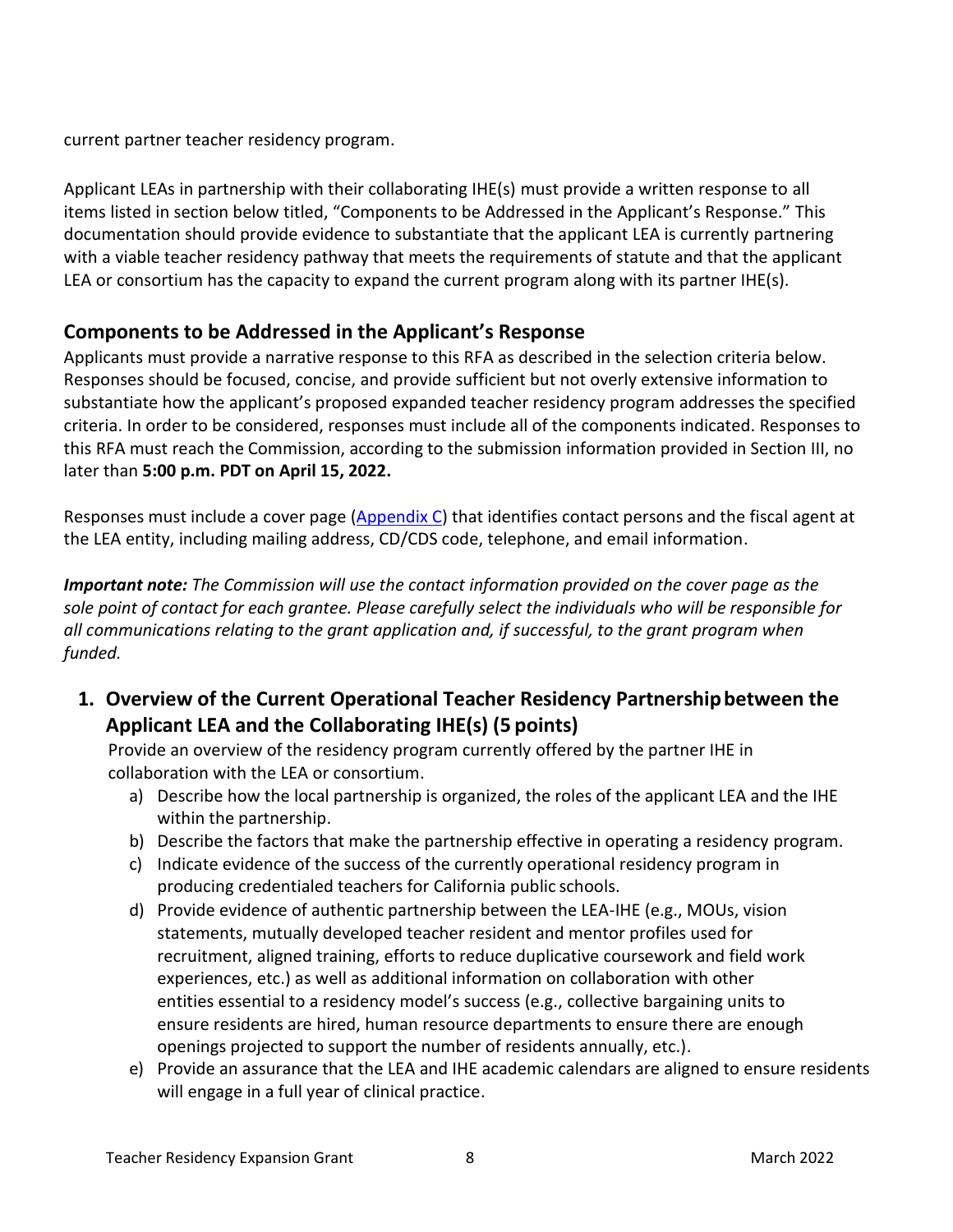f) Briefly outline the LEA's ability to provide employment opportunities/other financial supports to residents outside of grant funding.

## <span id="page-8-0"></span>**2. Local Need for Special Education, STEM, Computer Science, TK, Kindergarten, and/or Bilingual Education Teachers OR to Diversity the Teacher Workforce of the LEA(s) to Match the LEA(s) Community's Diversity (10 points)**

Complete both pages of [Appendix D](#page-22-0) to indicate:

- a) The target number of residents by credential type.
- b) The schools in which residents would potentially be placed.
- c) The rationale for the selection of the identified resident placement schools.
- d) Identification of the partner IHE(s) by residency area.

After completing Appendix D, include a narrative response to describe and provide data to support the local need to expand on the current residency program in order to prepare additional teachers for the selected residency areas. Descriptions must include but are not limited to:

- A description of prior efforts to meet local shortage and/or diversity needs and how those needs will be met with the proposed expansion efforts.
- The plan for recruiting the appropriate number of residents to ensure there will be an employment opportunity for each resident to fulfill the mandated four-year service commitment.

### <span id="page-8-1"></span>**3. The Expanded Teacher Residency Program to be Implemented (15points)**

Describe each of the following:

- a) Provide the annual target number of candidates for the program, and how they would be recruited and enrolled in the Teacher Residency Expansion Grant Program.
- b) Whether the current focus of the existing residency program would remain the same or would expand to any additional allowable credential areas.
- c) How the proposed Teacher Residency Expansion Grant Program would build on/supplement but not supplant either the current teacher residency programor local/IHE efforts.
- d) How many mentor teachers are currently working with the existing residencyprogram and how many additional mentor teachers would be needed for the expansion.
- e) How the program will utilize existing structures to recruit, select, and train new mentors.
- f) How consistency and coherence will be assured across multiple school sites, content areas, and school administrations.
- g) Any modifications and/or improvements to the currently operating teacherresidency program that would be implemented within the Teacher Residency Expansion Grant Program and the rationale for thesemodifications/improvements.

#### *Note: In responding to this section of the criteria, applicants should review the Key Characteristics of an Effective Residency Program [\(Appendix J\)](#page-32-1).*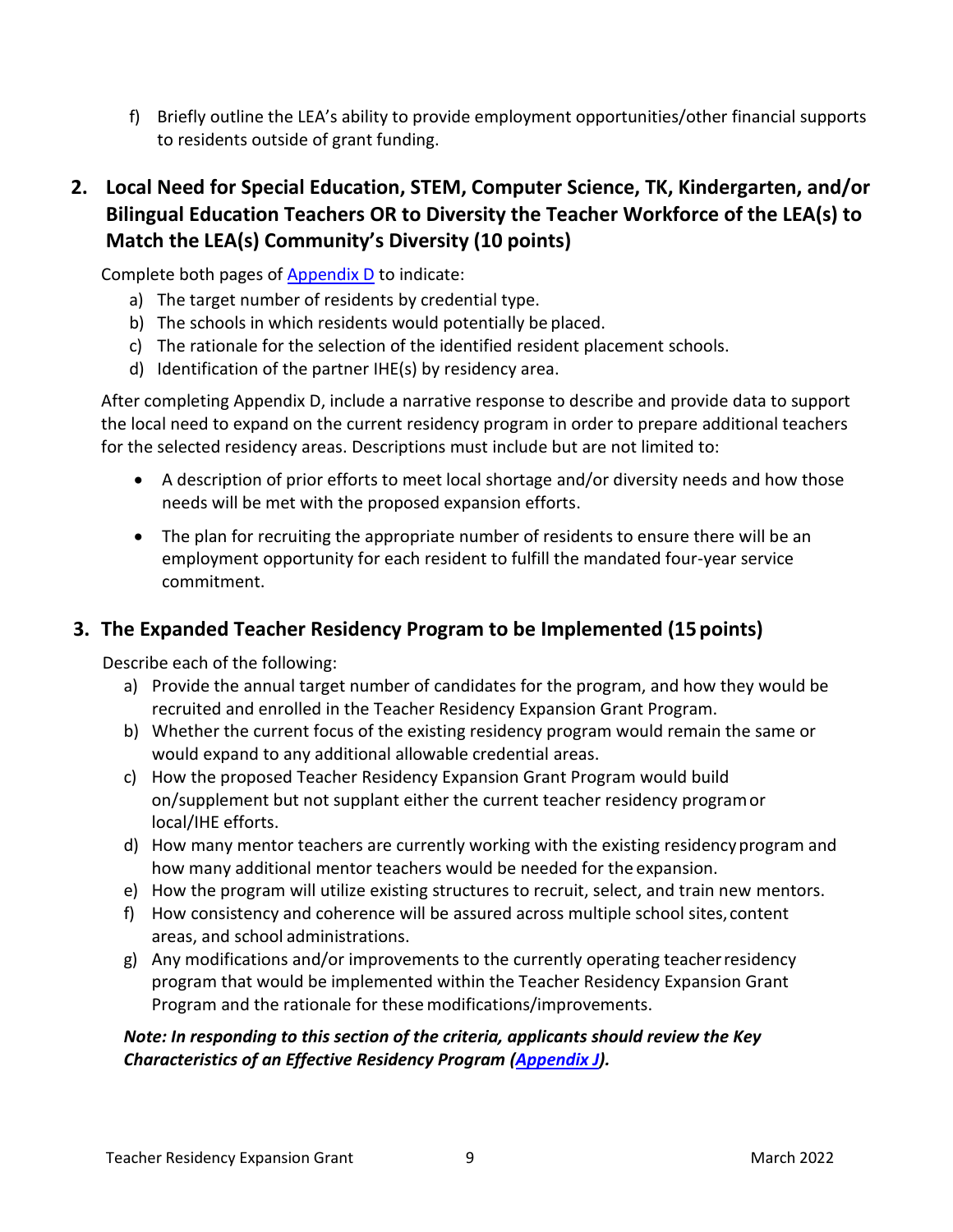### <span id="page-9-0"></span>**4. Key Program Personnel and Shared Program Governance (5points)**

Provide a chart or graphic that identifies the management staff from both the LEA or consortium and the IHE(s) who will be responsible for the shared overall management of the Teacher Residency Expansion Grant, including position title, roles and responsibilities, and the full time equivalent (FTE) of each position. Identify which staff will be responsible (a) for the overall management of the grant, (b) for the fiscal management of the program, and (c) for assuring that the Teacher Residency Expansion Grant functions as a consistently shared responsibility between the LEA or consortium and the partner IHE(s).

Identify other key staff who may not have direct program administration responsibilities but who will have important roles in implementing the Teacher Residency Expansion Grant Program. For example, these other key staff could include individuals serving within the program such as mentor teachers, co-teachers, professional learning community leaders/organizers, and others whose services and contributions are or will be critical to the successful implementation of the expanded program. Broad constituency involvement is encouraged and is a best practice as LEA and IHE partnerships consider the structure and sustainability of a teacher residency program. Representatives from groups such as Human Resources staff, LEA leadership, site administrators, union leadership, etc., should participate in designing an innovative staffing plan that includes hiring of residents and a plan to retain them. (Per authorizing legislation, [see \(i\)\(j\) of Appendix A.](#page-17-0))

### <span id="page-9-1"></span>**5. Sustainability (15 points)**

Provide a narrative response that describes the plan for and identifies the staff member(s) responsible for assuring program sustainability once grant funding sunsets. To prepare the response to this question, applicants may wish to review information on best practices for teacher residency sustainability including this [report](https://learningpolicyinstitute.org/sites/default/files/product-files/EPL_CA_Teacher_Residencies_2020_REPORT.pdf) published by Bank Street and the Learning Policy Institute as well US Prep's [strategic staffing](https://www.usprepnational.center/strategic-staffing?utm_source=MASTER+LIST&utm_campaign=6f0d028cde-EMAIL_CAMPAIGN_2018_10_18_06_01_COPY_01&utm_medium=email&utm_term=0_f35040a270-6f0d028cde-) resource.

## <span id="page-9-2"></span>**6. Data Collection, Evaluation Reporting, Assurances, and Partnership Agreements (10 points)**

Complete both pages of [Appendix E.](#page-24-0) After completing Appendix E, applicants will also submit a narrative response describing their current processes to collect, analyze, report, and use data regarding the outcomes of their current operational teacher residency program(s).

The list below of evaluation criteria is provided **for information and planning purposes only**. Appendix E requires applicants to provide an assurance that, if funded, they will respond to the Commission's requirements for data collection, evaluation, and reporting, as listed below and as required by statute.

#### *Note: These data types may change as a result of any future legislation concerning the Teacher Residency Grants.*

- a) The number of residents proposed to be trained in the designated shortage fields specified in Appendix A(c)(1)(A&B).
- b) The range of total financial support provided to residents, such as stipendsor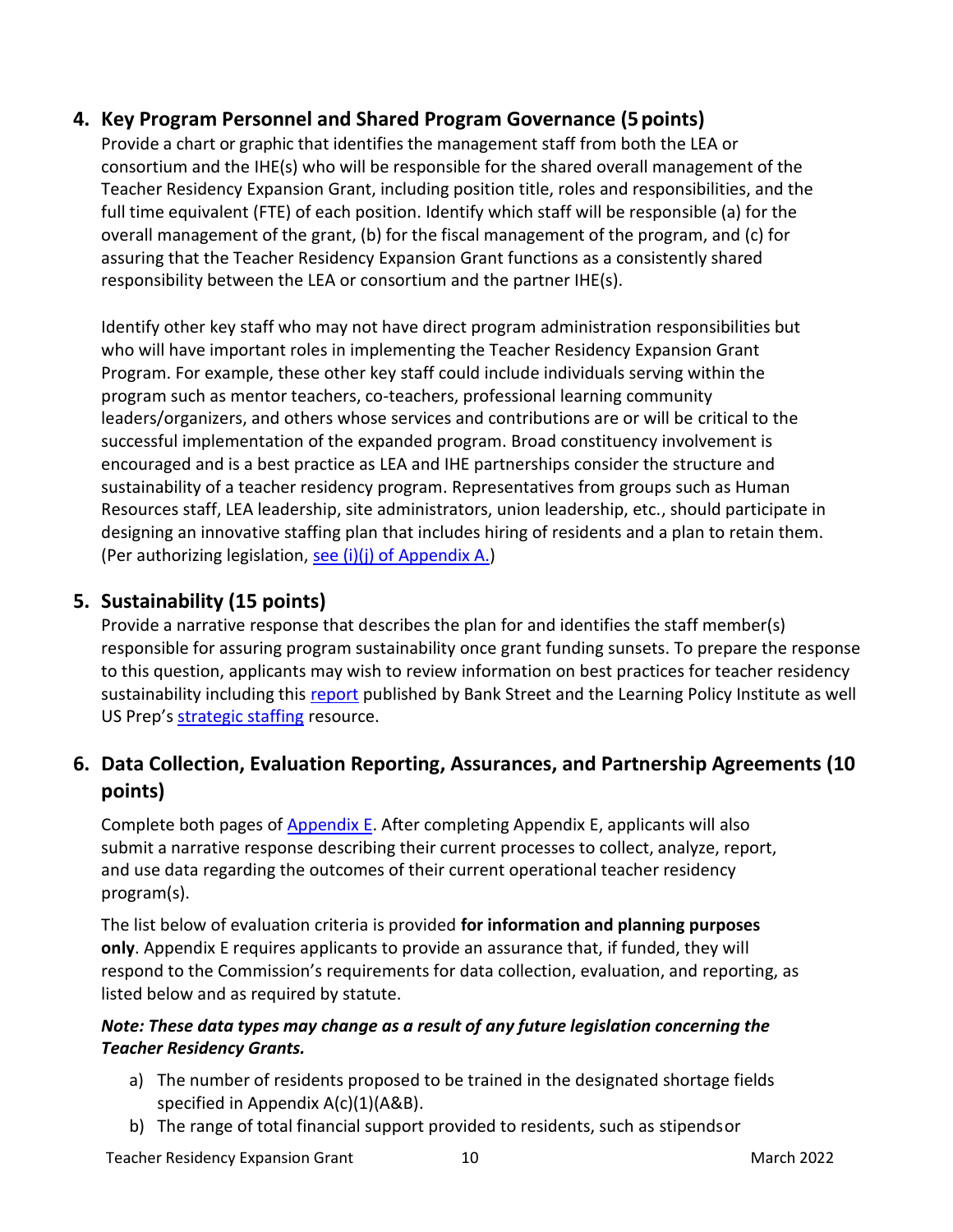tuition support.

- c) The average per-resident costs of the program, including matching funds provided by the grantee and sources of these funds.
- d) Information regarding the effectiveness of the Teacher Residency Grant Program in recruiting, developing support systems for, and retainingresidency program completers.
- e) The percentage of program participants who complete the residencyprogram and earn a preliminary teaching credential.
- f) The extent to which program graduates are teaching in high-need subjects and locations.
- g) The number and percentage of program graduates who teach in the subject area matching the credential earned and the clinical placement of the residency program.
- h) The number and percentage of program graduates who teach in a schoolwhere 50 percent or more of the enrolled pupils are eligible for free or reduced-price meals.
- i) The extent to which program graduates increase the diversity of the grant recipient's workforce, including the number and percentage of program graduates who are members of traditionally underrepresented groups.
- j) Teacher retention rates for program graduates within the LEA grant recipient.
- k) Residency program graduate achievement on the Teaching Performance Assessment (TPA).
- l) The percentage of program participants who complete induction and earn a clear teaching credential.
- m) Results from candidate and program graduate surveys of the quality of preparation they received.
- n) Best practices found to be effective in implementing the program.
- o) Factors promoting or hindering program implementation.
- p) Lessons learned in order to inform future investments in residency programs.

# <span id="page-10-0"></span>**7. Budgets and Budget Narratives for Each Program Year, including Matching Funds (10 points)**

*Important Note:* Applicants should keep in mind the intent of the authorizing legislation is to provide funding based on a total allowable grant-funded expenditure of \$25,000 per participating resident. The funds are intended to provide a maximum of direct services and/or related services that directly benefit the participating residents. With that priority in mind, applicants may budget up to five percent (5%) of their grant award for program administration as well as a locally determined percentage of grant funding from the program staff costs category. Applicants may also choose to use any percentage of matching funds to provide for additional program administration services uncovered by program administration and staff cost funding.

#### **Directions for Responding to the Budget Criterion**

Applicants should refer to the Budget Definitions [\(Appendix F\)](#page-26-0) to prepare the proposed budget and narrative response to this item. Provide an annual budget for the proposed Teacher Residency Expansion Grant Program using **Appendix G.** The annual budget will be used to determine the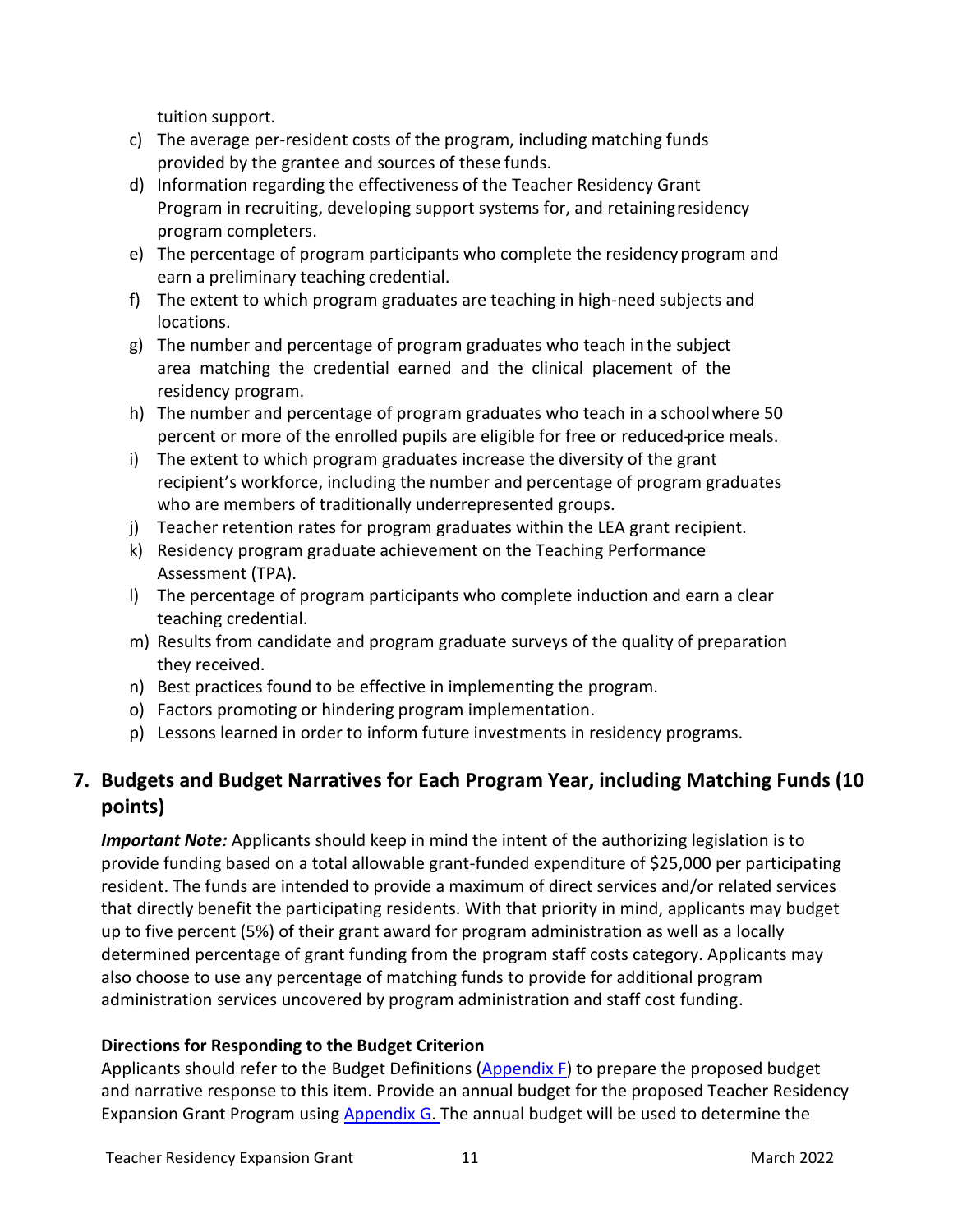overall grant award for encumbrance before June 30, 2026.

Applicants must also provide a budget narrative explaining how each of these costs was determined/calculated for both the grant funds and the matching funds. Applicants should consider the most efficient and effective use of time, fiscal resources, material resources, and the expertise and preparation of those involved in planning and implementing the Teacher Residency Expansion Grant when determining costs to be funded by the grant funds and costs to be funded by the matching funds.

# <span id="page-11-0"></span>**8. Statutory Priority Points (10 Points)**

Applicants must complete and submit the Statutory Priority Points form [\(Appendix H\)](#page-31-0).

# **9. IHE Partnership Letters (15 points)**

Each IHE partner named in this application will submit a letter demonstrating their commitment to the partnership and expansion of the residency pathway with the LEA. Letters must be attached for all existing and newly proposed partner IHEs. Required elements of the letter are as follows:

- a) Description of shared recruitment efforts so that resident applicants understand and agree to all elements of the teacher residency program.
- b) The name of the commission-approved credential program(s) included in the teacher residency program.
- c) The plan for how the IHE will group teacher candidates in cohorts to facilitate professional collaboration among residents.
- d) The identification of IHE staff who are the main contacts and who will be responsible for assisting the LEA or consortium in the Teacher Residency Expansion Grant Program annual reporting.

# <span id="page-11-1"></span>**10. Grant Stewardship and Accreditation Status (5 points)**

Applicants must complete and submit the Past Grant Awards and Accreditation Status form (Appendix [I\)](#page-32-0). Appendix I requires applicant LEAs to indicate whether or not the applicant LEA and/or the proposed partner IHE has been awarded a state-funded grant administered by the Commission and requires the applicant LEA to indicate the LEA's accreditation status (if applicable) and the accreditation status of the proposed partner IHE.

State-funded grant competitions have been readily available since 2016, and as recently as 2018. LEA applicants applying for this grant opportunity will be assessed on stewardship of past grant awards. The degree to which LEA applicants/IHE partners that previously received Commission-administered grants have repeatedly missed reporting deadlines, have not responded to Commission staff emails/calls, have not informed the Commission of program leadership changes, have used grant funds outside of the approved grant program, or otherwise exhibited poor stewardship of grant funds will be considered. Past stewardship of state-funded grants administered by the Commission may affect whether or not the LEA will be awarded grant funds.

Additionally, Appendix I requires the applicant LEA to know the accreditation status of the applicant LEA and the proposed IHE partner(s). As accreditation is a step in an institution's continuous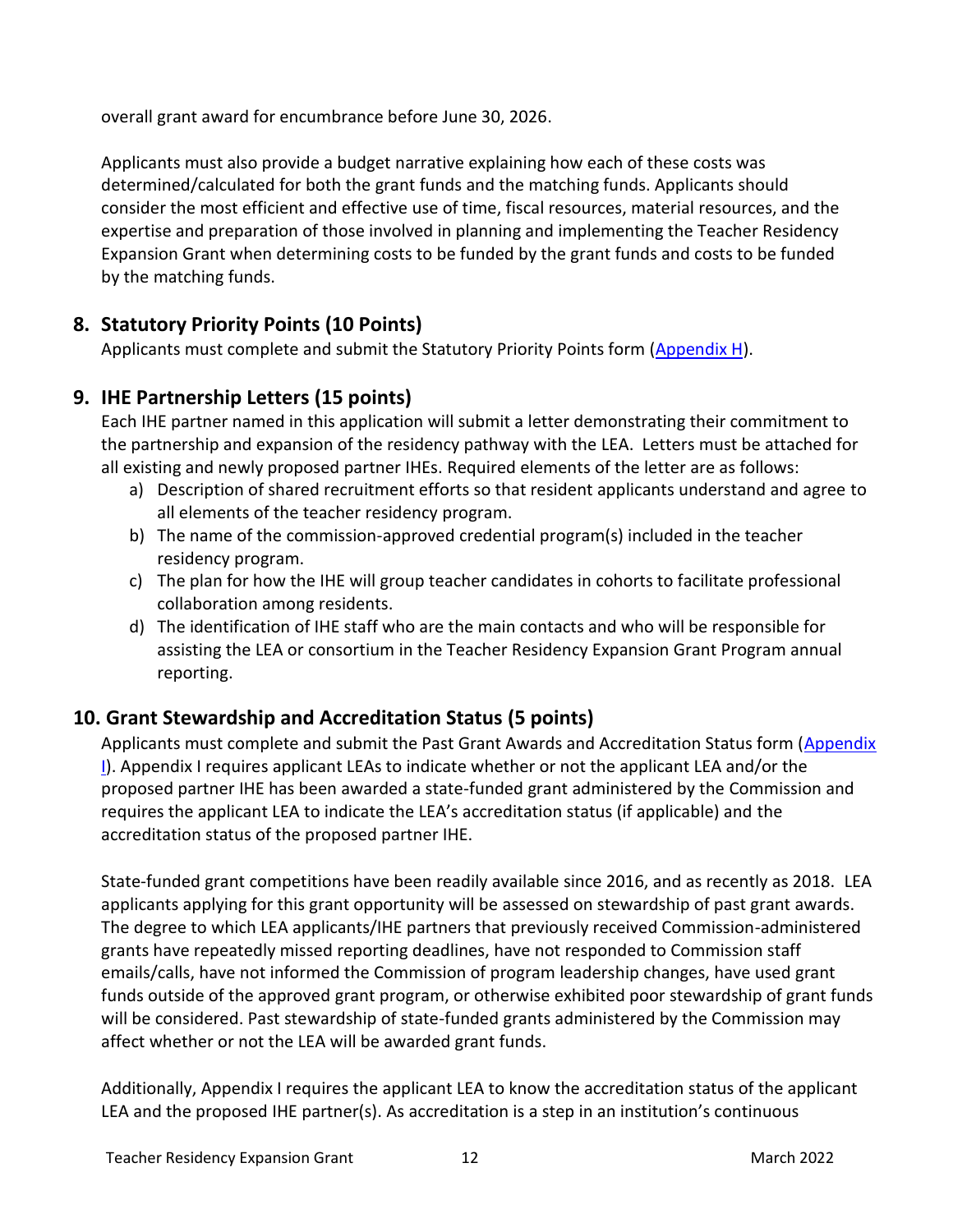improvement process, applications will not be affected if LEA applicants/IHE partners have an accreditation finding of "Accreditation with Stipulations." It is important to the Commission that applicant LEAs know the accreditation status of all partners included in the Teacher Residency grant program and consider that status when developing a partnership for the grant program.

| <b>Application Component</b>                                         | <b>Maximum</b><br><b>Points</b> |
|----------------------------------------------------------------------|---------------------------------|
| 1. Current Operational Residency Program Overview                    | 5                               |
| 2. Local Need                                                        | 10                              |
| 3. Expanded Teacher Residency Program to be Implemented              | 15                              |
| 4. Key Program Personnel and Shared Program Governance               | 5                               |
| 5. Sustainability                                                    | 15                              |
| 6. Data Collection, Evaluation Reporting, and Partnership Agreements | 10                              |
| 7. Budgets and Budget Narratives for the First Program Year          | 10                              |
| 8. Statutory Priority Points                                         | 10                              |
| 9. IHE Partnership Letters                                           | 15                              |
| 10. Grant Stewardship and Accreditation Status                       | 5                               |
| <b>Total Points Possible</b>                                         | 100                             |

### <span id="page-12-0"></span>**Summary Review of the Selection Criteria**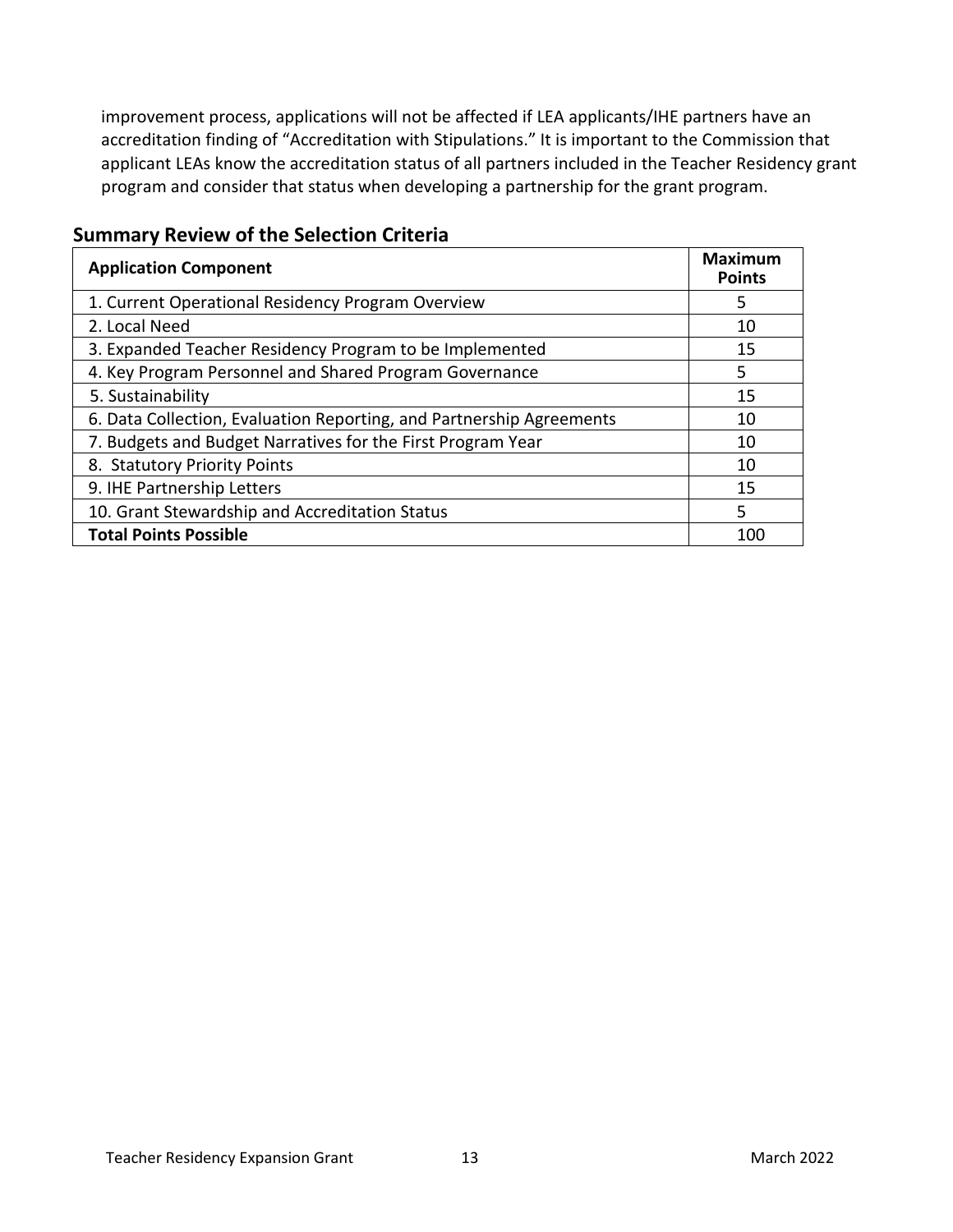# **Section III: Application Submission and Process for Application Review**

#### **How to Submit the Application**

Applicants who wish to compete for funding for a Teacher Residency Expansion Grant must submit **ALL**  of the following:

- 1. An electronic copy of the entire grant application, and
- 2. Two paper copies of the entire grant application

All emailed applications must be received at the Commission by **5:00 p.m. PDT on Friday, April 15, 2022**. Paper copies must be received or postmarked by this same date and time. Applications not received as noted will not be accepted, reviewed, or evaluated.

**Email** the electronic copy to: [TeacherResGrants@ctc.ca.gov](mailto:TeacherResGrants@ctc.ca.gov) **AND** 

**Mail or deliver** the two paper copies to:

Cara Mendoza Professional Services Division Commission on Teacher Credentialing 1900 Capitol Avenue Sacramento, CA 95811

### <span id="page-13-0"></span>**Format and Length of the Application**

Applications should be formatted to an  $8\frac{1}{2} \times 11$  page, with one inch margins on all sides, using a font of not less than 12 point. Pages may be double or single spaced. The suggested maximum length of an applications not more than 30 double spaced or 15 single spaced pages. Conciseness and brevity are appreciated to the extent possible.

### <span id="page-13-1"></span>**Application Review and Award Processes**

Applications received by the submission deadline will be reviewed first for technical compliance with the application instructions and completeness of the application in responding to all required information. Applications that meet the initial technical compliance screening will then be read by a team of Commission staff members.

A recommendation for awarding the grants will be made to the Executive Director and will result in a grant award letter from the Commission and grant acceptance conditions to be signed and returned by each grantee. Further information about the grant process will be provided to grantees following the awarding of the grants.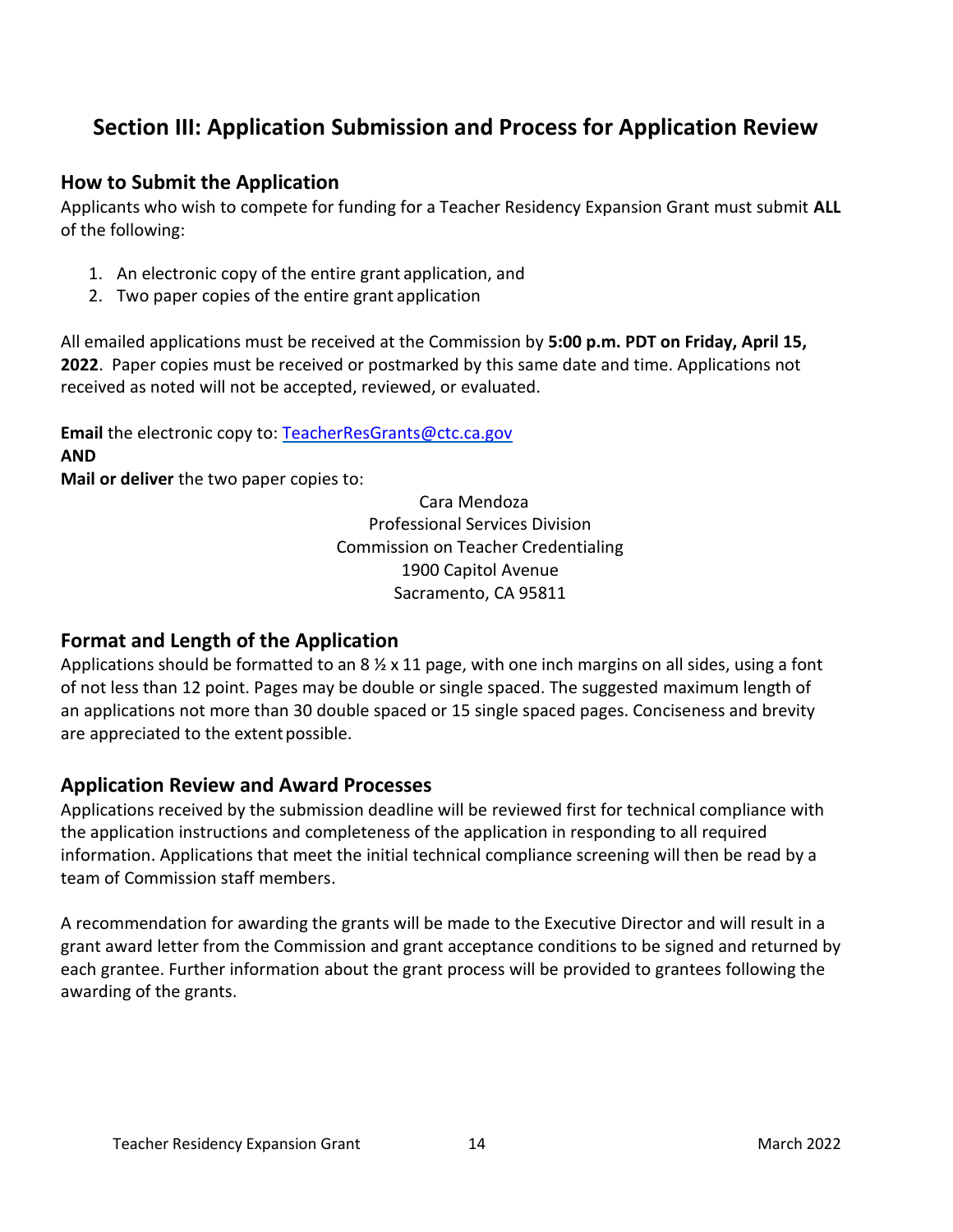### <span id="page-14-0"></span>**Funding Considerations**

Grantees will be expected to make appropriate yearly progress in implementing their expanded residency model, resulting in an increase in the number of teacher resident candidates and according to the operational plan provided in the funded application Applicants should note that as a condition of receipt of a grant, the LEA grantee must agree to report outcome data when reports are requested by Commission staff. Failure to comply with funding terms or reporting requirements could put future funding opportunities at risk.

Funds to grantees will be distributed in two payments each fiscal year; 90 percent (90%) of the annual budget amount will be sent first and the second payment of 10 percent (10%) of the annual budget amount will be provided to grantees after the program has complied with annual reporting requirements. An end of year budget form and program report will be collected annually and will be subject to Commission review and approval. Any unspent or unencumbered funds in a given fiscal year will affect the following year's budget disbursement such that the next year disbursement will be adjusted to include funds that had not been spent or encumbered during the previous year.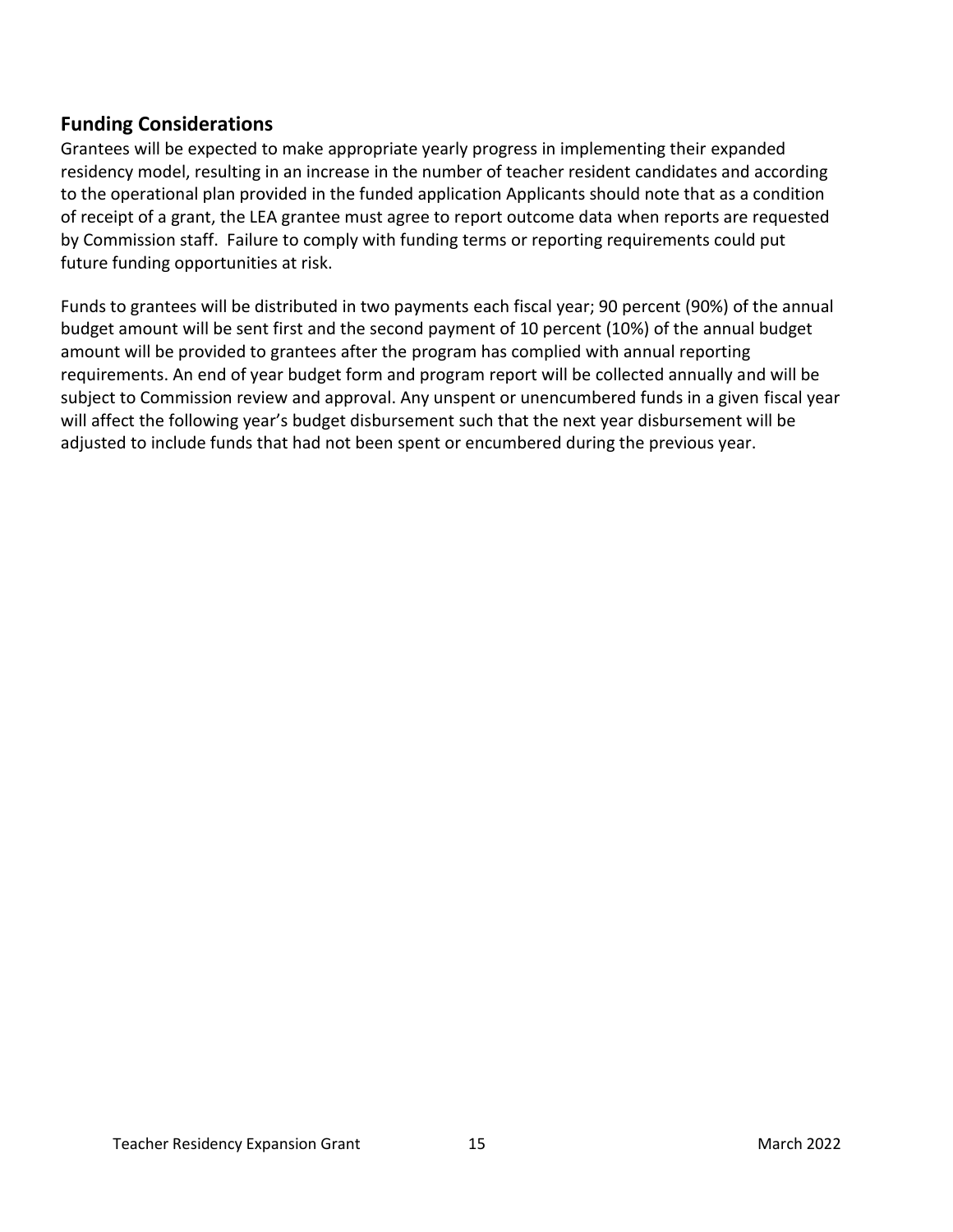# **[Fillable RFA Appendices](https://public.ctc.ca.gov/Grants/)**

## **Appendix A Teacher Residency Expansion Grant Authorizing Legislation**

#### <span id="page-15-0"></span>**Section 45:**

Section 44415.5 is added to the Education Code, to read: **44415.5.**

- (a) For purposes of this section, the following definitions apply for the Teacher Residency Grant Program:
	- (1) "Experienced mentor teacher" means an educator who meets all of the following requirements: (A) Has at least three years of teaching experience and holds a clear credential in the subject in which the mentor teacher will be mentoring.

(B) Has a record of successful teaching as demonstrated, at a minimum, by satisfactory annual performance evaluations for the preceding three years.

(C) Receives specific training for the mentor teacher role, and engages in ongoing professional learning and networking with other mentors.

(D) Receives compensation, appropriate release time, or both, to serve as a mentor in the initial preparation or beginning teacher induction component of the teacher residency program.

<span id="page-15-2"></span>(2) "Teacher residency program" is a grant applicant-based program that partners with one or more commission-approved teacher preparation programs offered by a regionally accredited institution of higher education in which a prospective teacher teaches at least one-half time alongside a teacher of record, who is designated as the experienced mentor teacher, for at least one full school year while engaging in initial preparation coursework.

(b) For the 2021–22 fiscal year, the sum of three hundred fifty million dollars (\$350,000,000) is hereby appropriated from the General Fund to the commission for the Teacher Residency Grant Program to support teacher residency programs that recruit and support the preparation of teachers pursuant to this section. This funding shall be available for encumbrance until June 30, 2026.

<span id="page-15-1"></span>(c) (1) The commission shall make one-time grants to grant applicants to establish new teacher residency programs, or expand, strengthen, or improve access to existing teacher residency programs that support either of the following:

> (A) Designated shortage fields, including special education, bilingual education, science, computer science, technology, engineering, mathematics, transitional kindergarten, or kindergarten, and any other fields identified by the commission based on an annual analysis of hiring and vacancy data.

> (B) Local efforts to recruit, develop support systems for, provide outreach and communication strategies to, and retain a diverse teacher workforce that reflects a local educational agency community's diversity.

(2) Grant recipients shall work with one or more commission-accredited teacher preparation programs and may work with other community partners or nonprofit organizations to develop and implement programs of preparation and mentoring for resident teachers who will be supported

Teacher Residency Expansion Grant 16 March 2022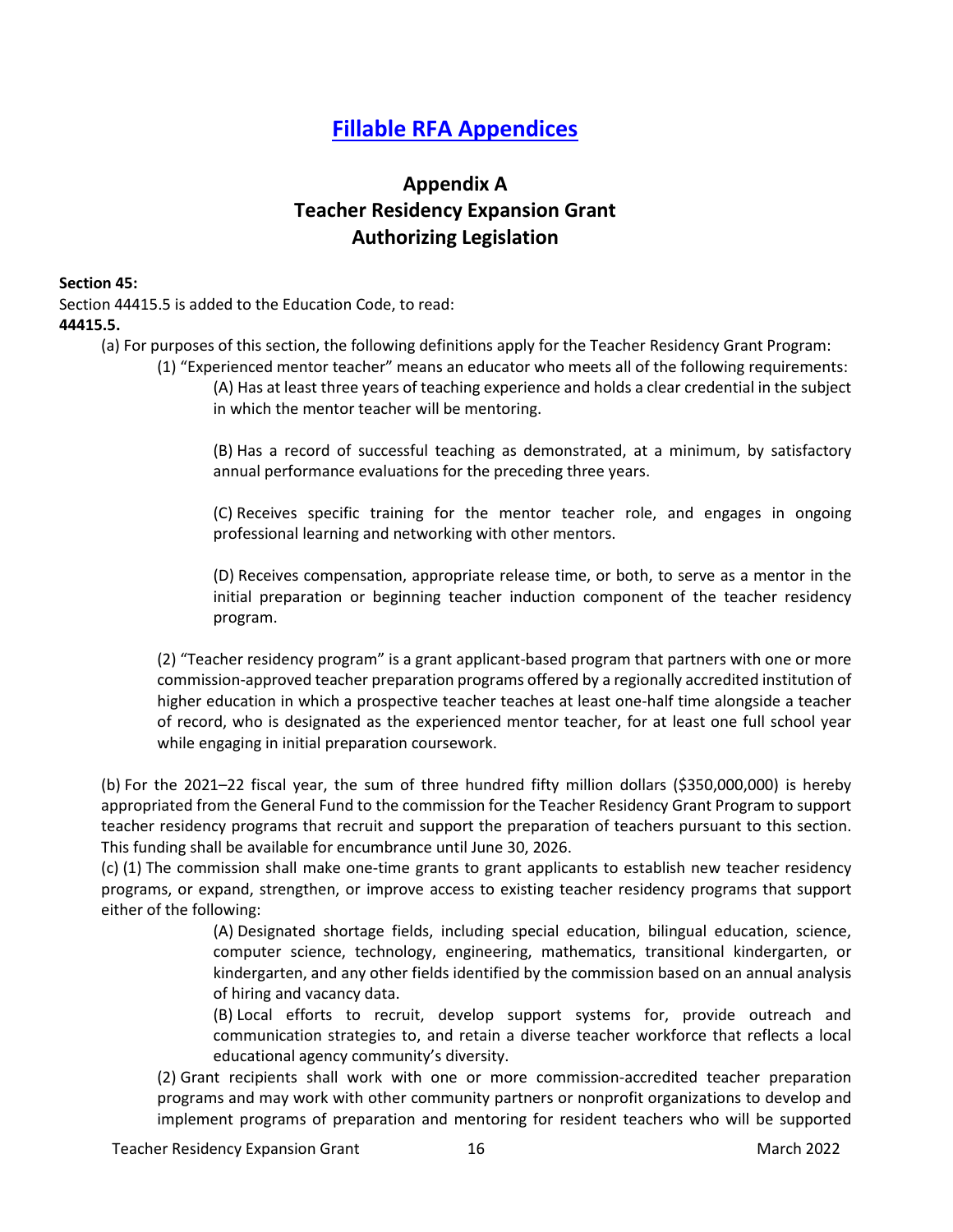through program funds and subsequently employed by the sponsoring grant recipient. (3) A grant applicant may consist of one or more, or any combination, of the following:

- (A) A school district.
- (B) A county office of education.
- (C) A charter school.

(D) A regional occupational center or program operated by a joint powers authority or a county office of education.

(d) Grants allocated pursuant to subdivision (c) shall be up to twenty-five thousand dollars (\$25,000) per teacher candidate in the residency program of the jurisdiction of the grant recipient, matched by that grant recipient at a rate of 80 percent of the grant amount received per participant, as described in subdivision (f). Residents are also eligible for other forms of federal, state, and local educational agency financial assistance to support the cost of their preparation. Grant program funding shall be used for, but is not limited to, any of the following:

- (1) Teacher preparation costs.
- (2) Stipends for mentor teachers, including, but not limited to, housing stipends.
- (3) Residency program staff costs.
- (4) Mentoring and beginning teacher induction costs following initial preparation.

(e) A grant recipient shall not use more than 5 percent of a grant award for program administration costs.

(f) A grant recipient shall provide a match of grant funding in the form of one or both of the following:

(1) Eighty cents (\$0.80) for every one dollar (\$1) of grant funding received per participant, to be used in a manner consistent with allowable grant activities pursuant to subdivision (d).

(2) An in-kind match of program director personnel costs, mentor teacher personnel costs, or other personnel costs related to the Teacher Residency Grant Program, provided by the grant recipient.

#### (g) Grant recipients shall do all of the following:

(1) Ensure that candidates are prepared to earn a preliminary teaching credential that will authorize the candidate to teach either in a designated shortage field or in furtherance of subparagraph (B) of paragraph (1) of subdivision (c) upon completion of the program.

(2) Ensure that candidates are provided instruction in all of the following:

- (A) Teaching the content area or areas in which the teacher will become certified to teach.
- (B) Planning, curriculum development, and assessment.
- (C) Learning and child development.

(D) Management of the classroom environment.

(E) Use of culturally responsive practices, supports for language development, and supports for serving pupils with disabilities.

(F) Professional responsibilities, including interaction with families and colleagues.

<span id="page-16-0"></span>(3) Provide each candidate mentoring and beginning teacher induction support following the completion of the initial credential program necessary to obtain a clear credential and ongoing professional development and networking opportunities during the candidate's first years of teaching at no cost to the candidate.

(4) Prepare candidates to teach in a school within the jurisdiction of the grant recipient in which they will work and learn the instructional initiatives and curriculum of the grant recipient.

(5) Group teacher candidates in cohorts to facilitate professional collaboration among residents, and ensure candidates are enrolled in a teaching school or professional development program that is organized to support a high-quality teacher learning experience in a supportive work environment.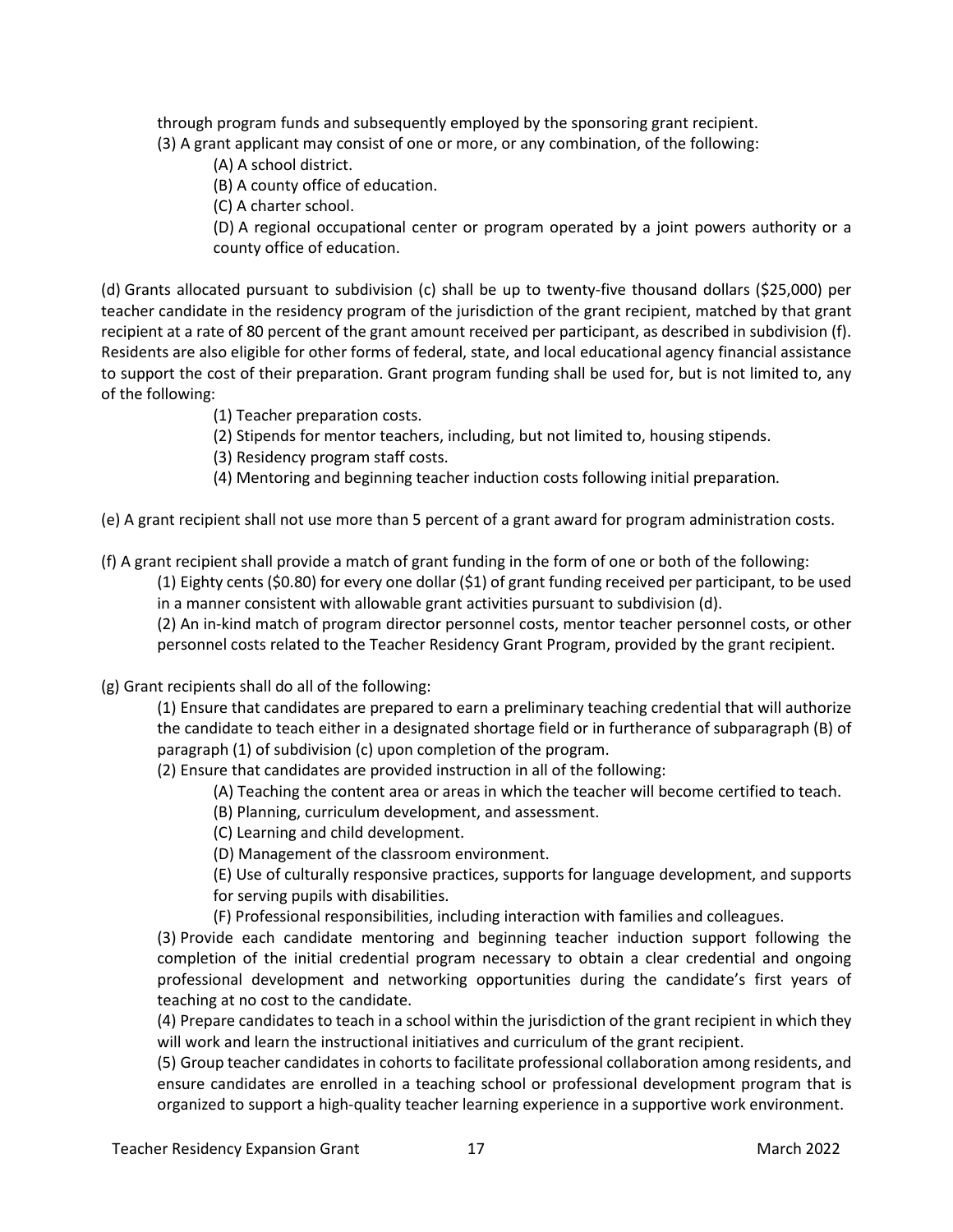(h) To receive a grant, an applicant shall submit an application to the commission at a time, in a manner, and containing information prescribed by the commission.

<span id="page-17-0"></span>(i) When selecting grant recipients, the commission shall do both of the following:

(1) Require applicants to demonstrate a need for teachers in one or more designated shortage fields or for the purposes described in subparagraph (B) of paragraph (1) of subdivision (c), and to propose to establish a new, or expand, strengthen, or improve access to an existing, teacher residency program that recruits, prepares, and supports teachers to teach in either one or more such fields or in furtherance of subparagraph (B) of paragraph (1) of subdivision (c) in a school within the jurisdiction of the sponsoring grant applicant.

(2) Give priority consideration to grant applicants who demonstrate a commitment to increasing diversity in the teaching workforce, have a higher percentage than other applicants of unduplicated pupils, as defined in Section 42238.02, and have one or more schools that exhibit one or both of the following characteristics:

(A) A school where 50 percent or more of the enrolled pupils are eligible for free or reducedprice meals.

(B) A school that is located in either a rural location or a densely populated region.

<span id="page-17-1"></span>(j) A candidate in a teacher residency program sponsored by a grant provided pursuant to subdivision (c) shall agree in writing to serve in a school within the jurisdiction of the grant recipient that sponsored the candidate for a period of at least four school years beginning with the school year that begins after the candidate successfully completes the initial year of preparation and obtains a preliminary teaching credential. A candidate who fails to earn a preliminary credential or complete the period of the placement shall reimburse the sponsoring grant recipient the amount of grant funding invested in the candidate's residency training. The amount to be reimbursed shall be adjusted proportionately to reflect the service provided if the candidate taught at least one year, but less than four years, at a school within the jurisdiction of the sponsoring grant recipient. A candidate shall have five school years to complete the four-school-year teaching commitment.

(k) If a candidate is unable to complete a school year of teaching, thatschool year may still be counted toward the required four complete school years if any of the following occur:

(1) The candidate has completed at least one-half of the school year.

(2) The employer deems the candidate to have fulfilled their contractual requirements for the school year for the purposes of salary increases, probationary or permanent status, and retirement.

(3) The candidate was not able to teach due to the financial circumstances of the sponsoring grant recipient, including a decision to not reelect the employee for the succeeding school year.

(4) The candidate has a condition covered under the federal Family and Medical Leave Act of 1993 (29 U.S.C. Sec. 2061 et seq.) or similar state law.

(5) The candidate was called or ordered to active duty status for more than 30 days as a member of a reserve component of the Armed Forces of the United States.

(l) For purposes of administering the grant program pursuant to subdivision (c), the commission shall do all of the following:

(1) Determine the number of grants to be awarded and the total amount awarded to each grant applicant.

(2) Require grant recipients to submit program and expenditure reports, as specified by the commission, as a condition of receiving grant funds.

(3) Annually review each grant recipient's program and expenditure reports to determine if any candidate has failed to meet their commitment pursuant to subdivision (j).

Teacher Residency Expansion Grant 18 March 2022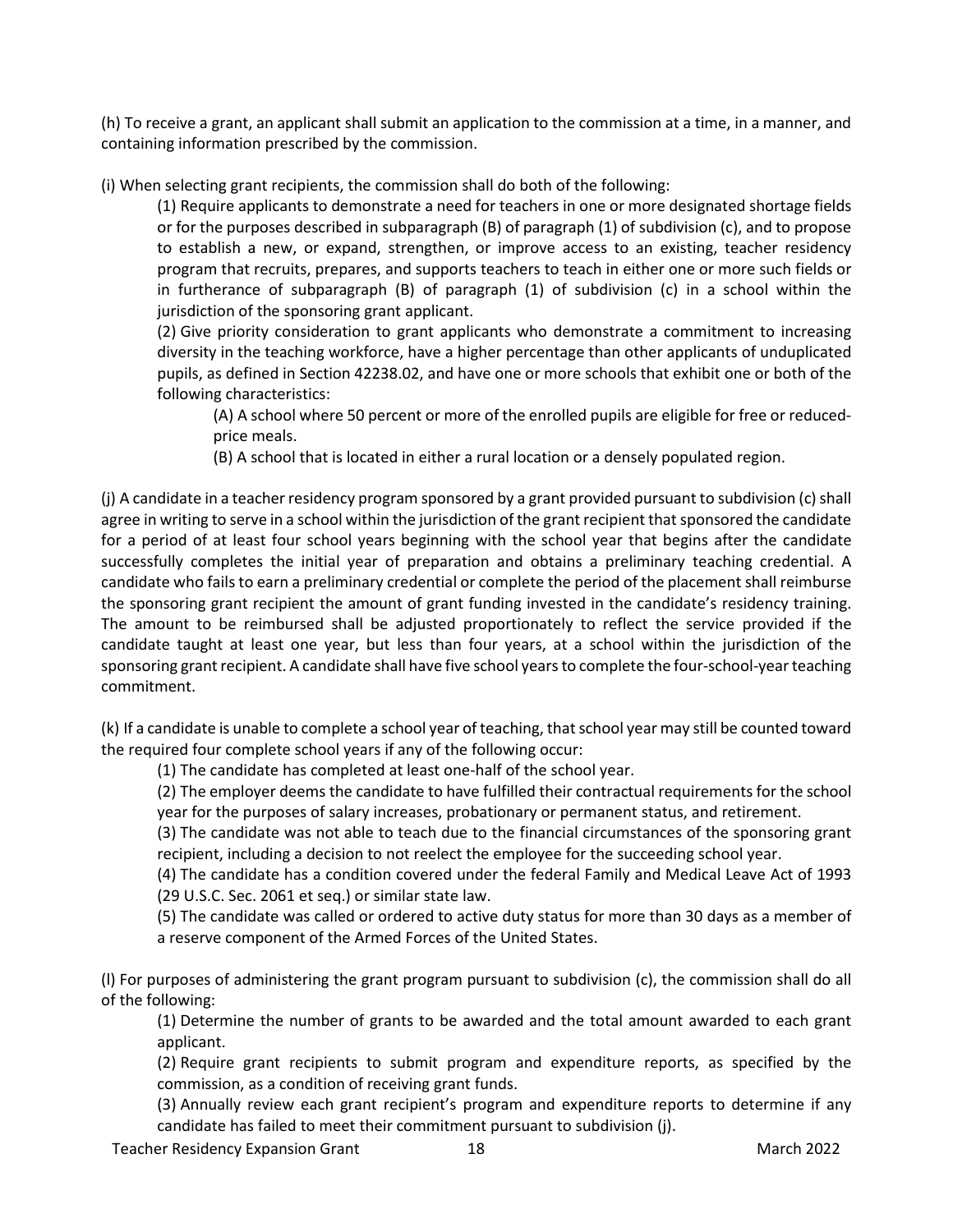(m) If the commission determines or is informed that a sponsored candidate failed to earn a preliminary credential or meet their commitment to teach pursuant to subdivision (j), the commission shall confirm with the grant recipient the applicable grant amount to be recovered from the candidate and the grant recipient. The amount to be recovered shall be adjusted proportionately to reflect the service provided if the candidate taught at least one year, but less than four years, at the sponsoring grant recipient.

(n) Upon confirming the amount to be recovered from the grant recipient pursuant to subdivision (m), the commission shall notify the grant recipient of the amount to be repaid within 60 days. The grant recipient shall have 60 days from the date of the notification to make the required repayment to the commission. If the grant recipient fails to make the required payment within 60 days, the commission shall notify the Controller and the grant recipient of the failure to repay the amount owed. The Controller shall deduct an amount equal to the amount owed to the commission from the grant recipient's next principal apportionment or apportionments of state funds, other than basic aid apportionments required by Section 6 of Article IX of the California Constitution. If the grant recipient is a regional occupational center or program operated by a joint powers authority that does not receive a principal apportionment or apportionments of state funds, or a consortia of local educational agencies, the commission shall notify the Controller of the local educational agency where the candidate taught and the Controller shall deduct the amount owed from the applicable local educational agency's next principal apportionment or apportionments of state funds, other than basic aid apportionments required by Section 6 of Article IX of the California Constitution.

(o) An amount recovered by the commission or deducted by the Controller pursuant to subdivision (n) shall be deposited into the Proposition 98 Reversion Account.

(p) Grant recipients may recover from a sponsored candidate who fails to earn a preliminary credential or complete the period of placement the amount of grant funding invested in the candidate's residency training. The amount to be recovered shall be adjusted proportionately to reflect the service provided if the candidate taught at least one year, but less than four years, at a school within the jurisdiction of the sponsoring grant recipient.

(q) Grant recipients shall not charge a teacher resident a fee to participate in the Teacher Residency Grant Program.

(r) (1) Notwithstanding subdivision (c), the commission may allocate up to twenty-five million dollars (\$25,000,000) of the amount appropriated pursuant to subdivision (b) to capacity grants that shall be awarded on a competitive basis to local educational agencies or consortia, as designated pursuant to this section, partnering with regionally accredited institutions of higher education to expand, strengthen, improve access to, or create teacher residency programs that lead to more credentialed teachers to teach either in shortage fields or in furtherance of subparagraph (B) of paragraph (1) of subdivision (c).

(2) (A) The commission shall determine the number of capacity grantsto be awarded and the amount of the applicable grants.

(B) Individual capacity grants shall not exceed two hundred fifty thousand dollars(\$250,000) per grant recipient.

(s) For purposes of making the computations required by Section 8 of Article XVI of the California Constitution, the appropriation made by subdivision (b) shall be deemed to be "General Fund revenues appropriated for school districts," as defined in subdivision (c) of Section 41202, for the 2020–21 fiscal year, and included within the "total allocations to school districts and community college districts from General Fund proceeds of taxes appropriated pursuant to Article XIII B," as defined in subdivision (e) of Section 41202,

Teacher Residency Expansion Grant 19 March 2022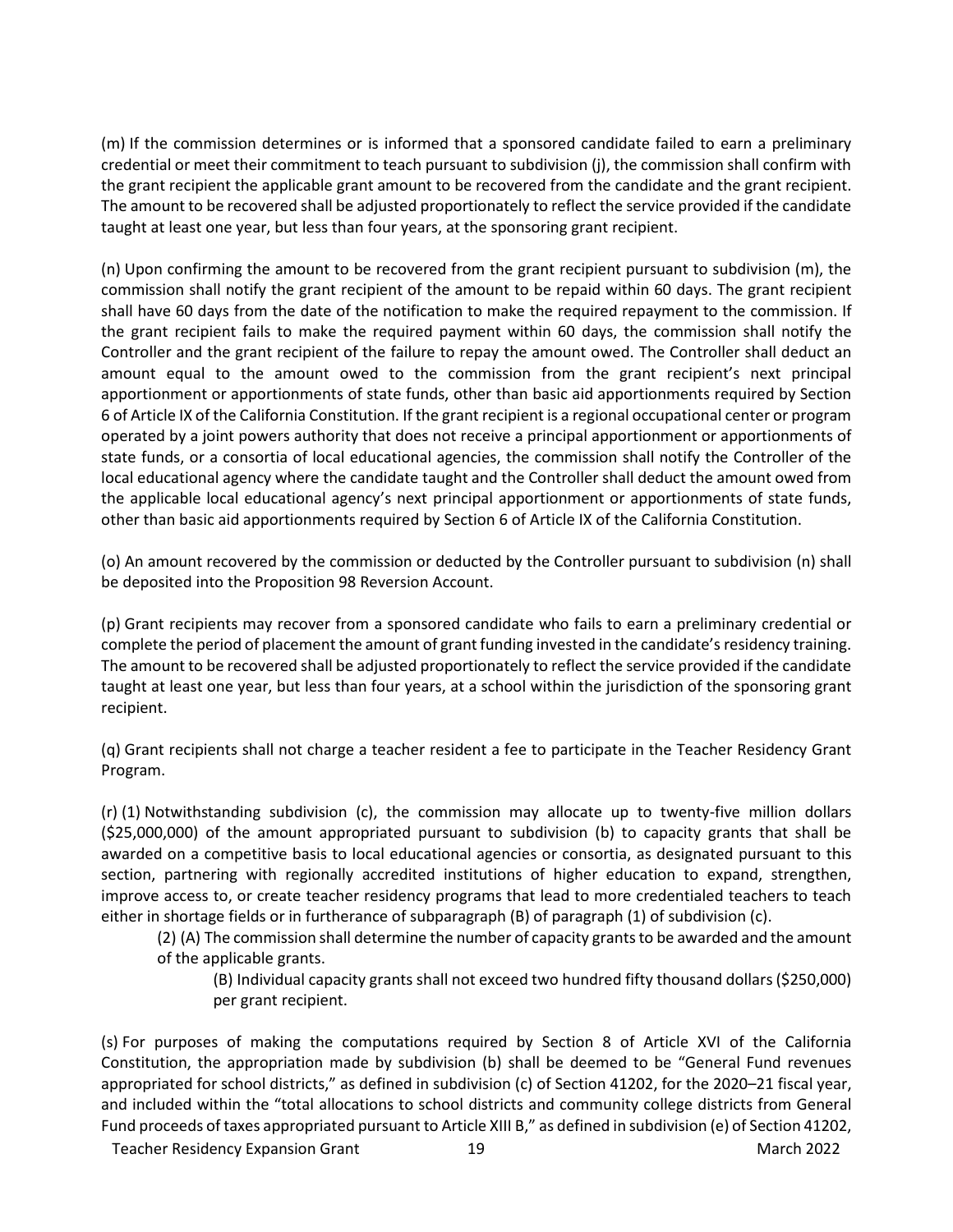for the 2020–21 fiscal year.

#### **SEC. 46.**

Section 44417.5 is added to the Education Code, to read:

#### **44417.5.**

The commission shall conduct an evaluation of the Teacher Residency Grant Program described in Section 44415.5 to determine the effectiveness of this program in recruiting, developing support systems for, and retaining teachers prepared to teach either in commission-designated shortage areas or in furtherance of subparagraph (B) of paragraph (1) of subdivision (c) of Section 44415.5, and provide a report to the Department of Finance and the appropriate fiscal and policy committees of the Legislature on or before December 1, 2027.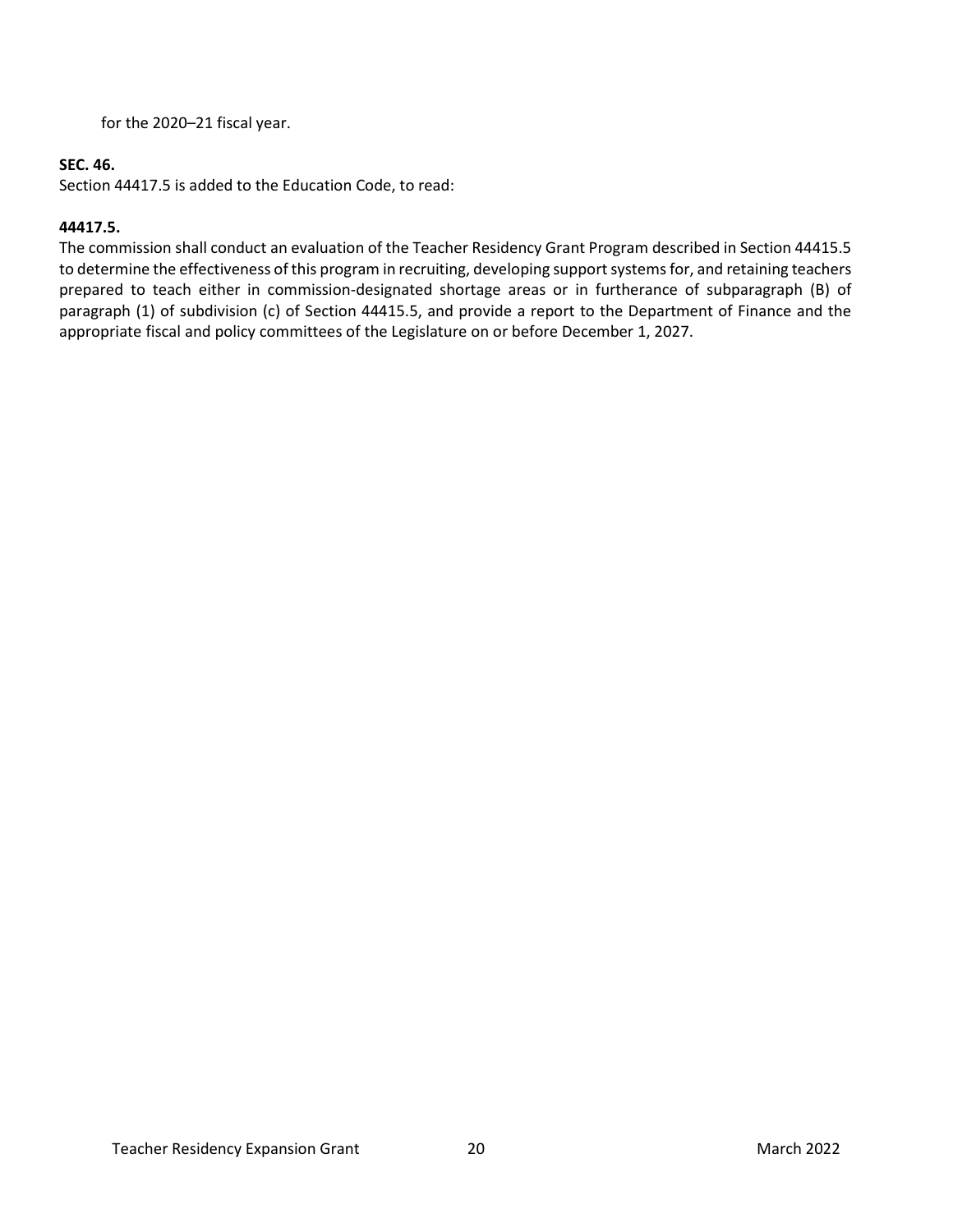# **Appendix B Teacher Residency Expansion Grant Intent to Apply (Optional)**

<span id="page-20-0"></span>**The form below is provided for reference. Please access the fillable electronic version of [Appendix B -](https://public.ctc.ca.gov/Grants/ResidencyExpansion/Intent) [Intent to Apply](https://public.ctc.ca.gov/Grants/ResidencyExpansion/Intent) available on the Commission's Grant Funded Program website. Carefully read and follow the directions to complete the form and generate a PDF version that can be attached to the final application. All narrative responses and PDF appendices must be submitted as one application.**

As indicated by the signature of the Superintendent or authorized administrator, it is the intent of the institution identified below to apply for a Teacher Residency Expansion Grant to address the shortage of special education, STEM, computer science, TK, kindergarten, and/or bilingual education teachers and to diversify the teacher workforce to reflect the LEA's community. The institution understands that this optional Intent to Apply must be received by the Commission **by March 25, 2022,** and that submission of this form does not require or otherwise obligate the institution to submit an application to the Commission. Applicants may submit proposals to the Commission without submitting an intent form; however, those who submit an intent form will be emailed any additional information regarding the application process that may become available. A scanned copy of the signed Intent to Apply form may be emailed to [TeacherResGrants@ctc.ca.gov or s](mailto:TeacherResGrants@ctc.ca.govor)ent by postal mail to:

| Cara Mendoza                               |  |  |  |  |
|--------------------------------------------|--|--|--|--|
| <b>Commission on Teacher Credentialing</b> |  |  |  |  |
| 1900 Capitol Avenue                        |  |  |  |  |
| Sacramento, CA 95811-4213                  |  |  |  |  |
|                                            |  |  |  |  |

Cara Mendoza

| LEA                                     |           |
|-----------------------------------------|-----------|
| Printed name of                         |           |
| Signatory                               |           |
| Title of Signatory                      |           |
| Signature                               |           |
| electronic signatures are<br>acceptable |           |
| Date                                    |           |
| Consortium                              | Yes*      |
| application?                            | <b>No</b> |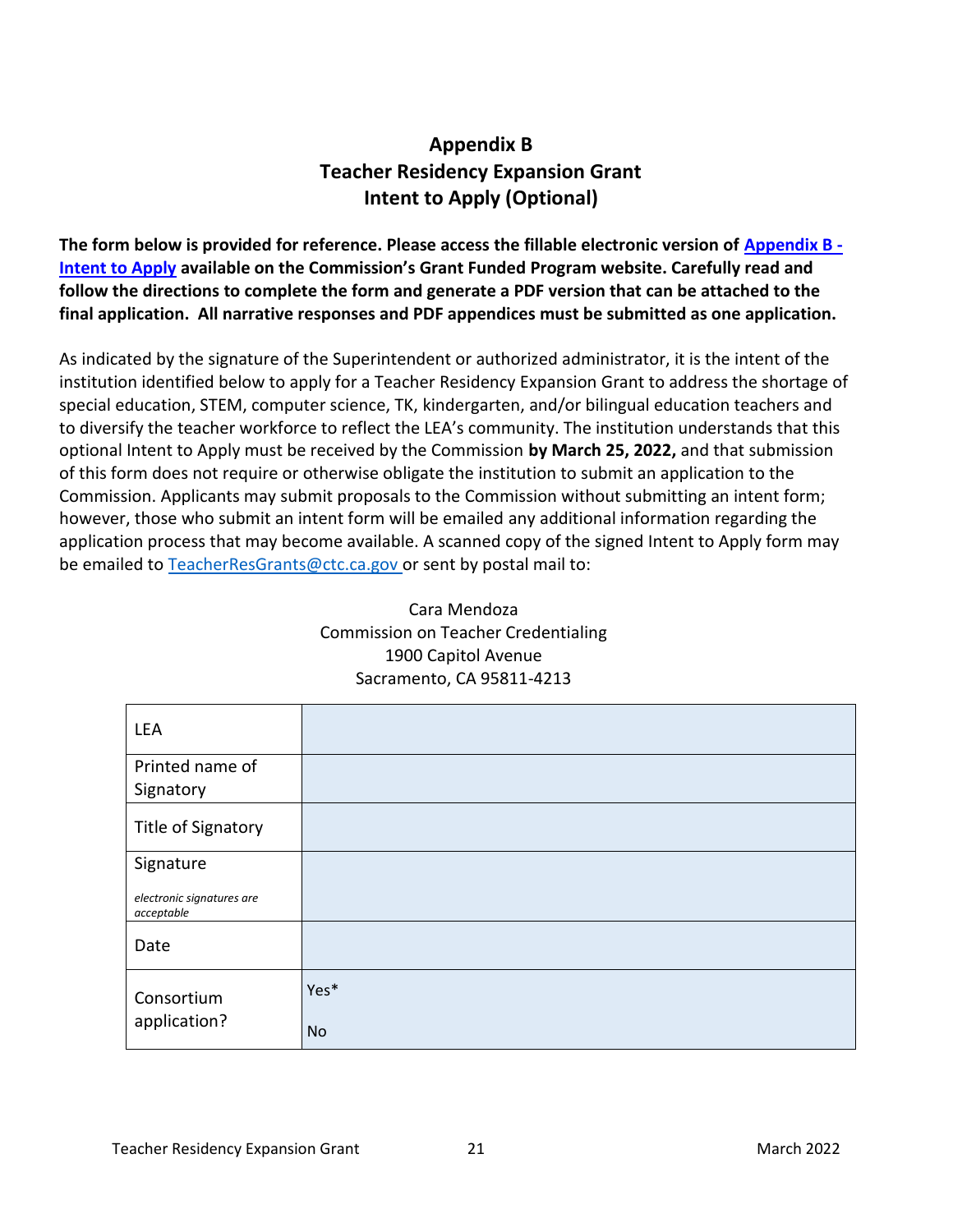# **Appendix C Teacher Residency Grant Application Cover Page and Contact Information**

<span id="page-21-0"></span>**The form below is provided for reference. Please access the fillable electronic version of [Appendix C-](https://public.ctc.ca.gov/Grants/ResidencyExpansion/CoverPage)[Application Cover Page and Contact Information](https://public.ctc.ca.gov/Grants/ResidencyExpansion/CoverPage) available on the Commission's Grant Funded Program website. Carefully read and follow the directions to complete the form and generate a PDF version that can be attached to the final application. All narrative responses and PDF appendices must be submitted as one application.** 

*This form should be the cover page to the application submitted to the Commission.*

#### **LEA Applicant Information**

Name of LEA Applicant:

Mailing Address:

City: 2ip:

CD/CDS Code:

#### **LEA Contact Information**

| Name of LEA Contact Person: |  |
|-----------------------------|--|
| Title:                      |  |
| Telephone:                  |  |
| Email:                      |  |

### **Alternate Contact Information**

| Name of Alternate Contact Person: |  |
|-----------------------------------|--|
| Title:                            |  |
| Telephone:                        |  |
| Email:                            |  |

### **LEA Fiscal Agent Information**

| Name of Fiscal Agent:   |        |      |  |
|-------------------------|--------|------|--|
| Agency:                 |        |      |  |
| <b>Mailing Address:</b> |        |      |  |
| City:                   | State: | Zip: |  |
| Telephone:              |        |      |  |
| Email:                  |        |      |  |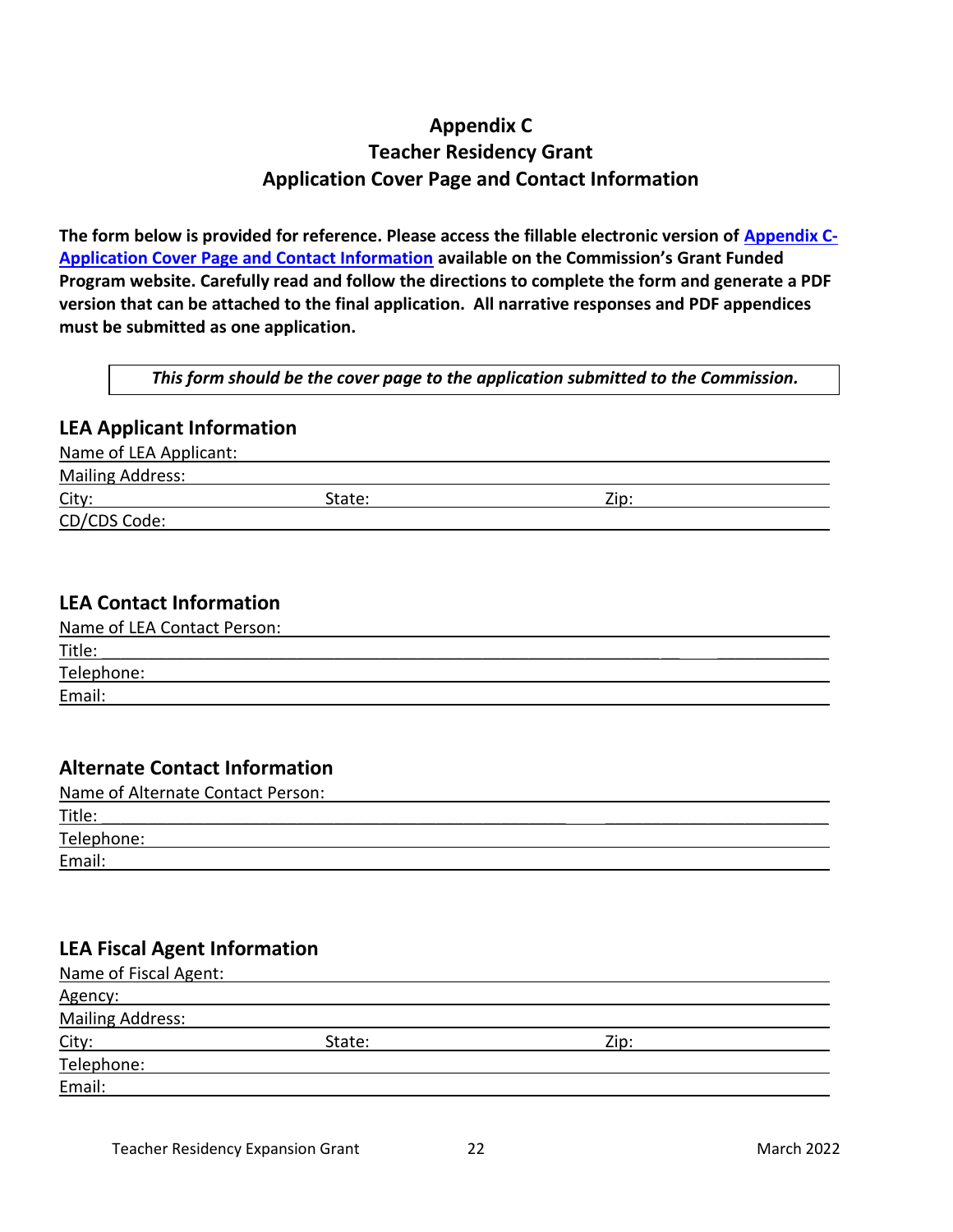# **Appendix D Teacher Residency Expansion Grant Program Summary, Page 1 of 2**

<span id="page-22-0"></span>The form below is provided for reference. Please access the fillable electronic version of **Appendix D-[Program Summary](https://public.ctc.ca.gov/Grants/ResidencyExpansion/Summary) available on the Commission's Grant Funded Program website. Carefully read and follow the directions to complete the form and generate a PDF version that can be attached to the final application. All narrative responses and PDF appendices must be submitted as one application.** 

**Directions:** Fill in this form as applicable to the Teacher Residency Expansion Grant.

Note: You may select any number of the residency programs listed below; this form may be expanded if additional pages are needed.

Estimate the target number of residents and the proposed per resident spending by credential or program type:

| <b>Residency Area</b>                                 | <b>Targeted Number of</b><br><b>Residents Annually</b> | <b>Proposed Amount</b><br>of Grant Funds Per<br><b>Resident</b> |
|-------------------------------------------------------|--------------------------------------------------------|-----------------------------------------------------------------|
| <b>Special Education</b>                              |                                                        |                                                                 |
| <b>Special Education with Bilingual Authorization</b> |                                                        |                                                                 |
| <b>Single Subject in a STEM Area</b>                  |                                                        |                                                                 |
| Single Subject in a STEM Area that Authorizes         |                                                        |                                                                 |
| <b>Teaching of Computer Science</b>                   |                                                        |                                                                 |
| Single Subject in a STEM Area with Bilingual          |                                                        |                                                                 |
| Authorization                                         |                                                        |                                                                 |
| <b>Single Subject Non-STEM with Bilingual</b>         |                                                        |                                                                 |
| Authorization                                         |                                                        |                                                                 |
| Multiple Subject (to teach in TK or Kindergarten)     |                                                        |                                                                 |
| <b>Multiple Subject with Bilingual Authorization</b>  |                                                        |                                                                 |
| <b>Dual Credential</b>                                |                                                        |                                                                 |
| Please specify the two credentials here:              |                                                        |                                                                 |
|                                                       |                                                        |                                                                 |
| Diversifying Teacher Workforce that Reflects the      |                                                        |                                                                 |
| LEA Community's Diversity - Special Education         |                                                        |                                                                 |
| Diversifying Teacher Workforce that Reflects the      |                                                        |                                                                 |
| LEA Community's Diversity - Multiple Subjects         |                                                        |                                                                 |
| with or without added authorizations                  |                                                        |                                                                 |
| Diversifying Teacher Workforce that Reflects the      |                                                        |                                                                 |
| LEA Community's Diversity - Single Subjects with      |                                                        |                                                                 |
| or without added authorizations                       |                                                        |                                                                 |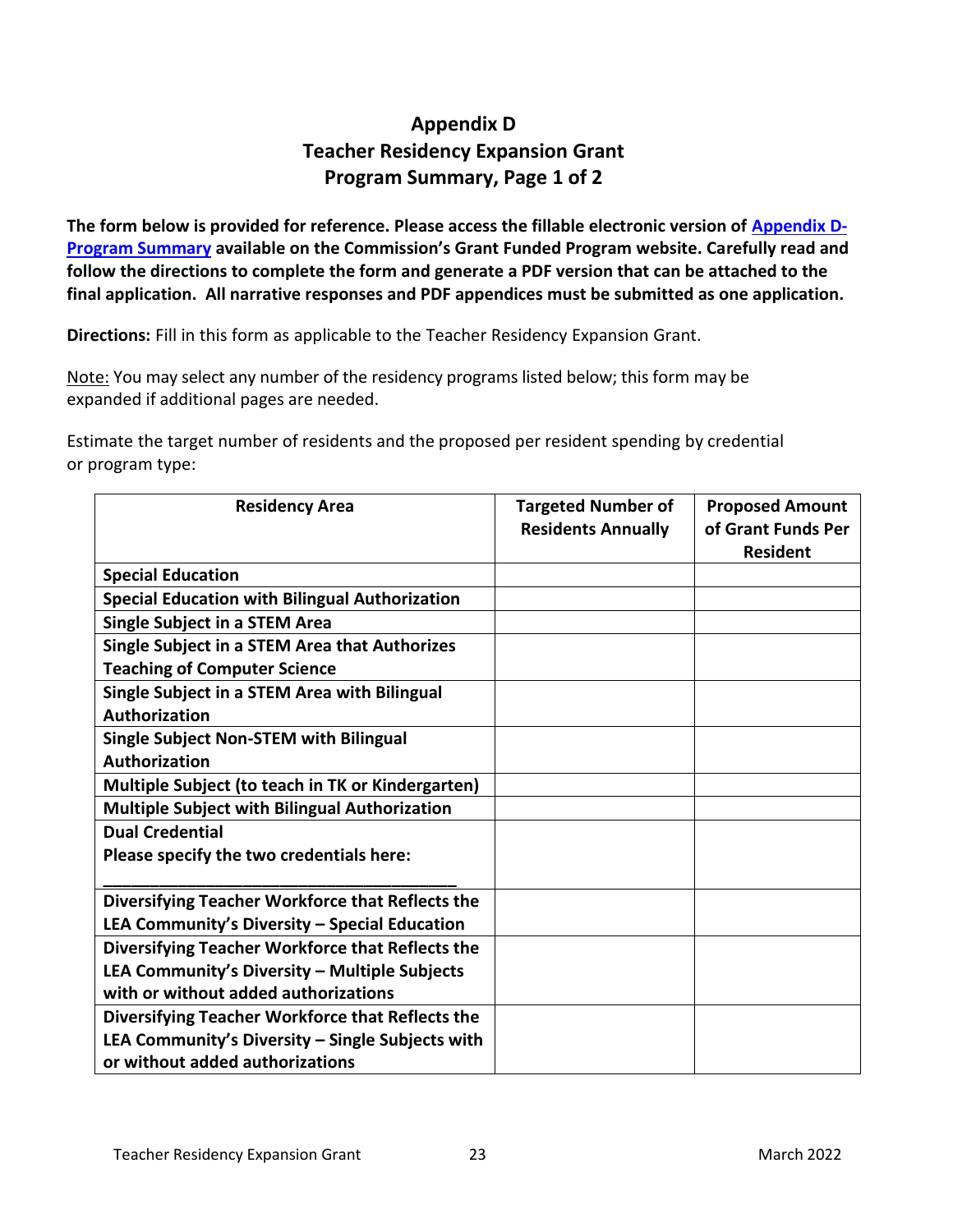# **Appendix D Teacher Residency Expansion Grant Program Summary, Page 2 of 2**

#### **1. LEA(s) and school sites where the residents would be placed. Please add rows if needed.**

| LEA(s) | School(s) for<br><b>Resident Placement</b> | <b>Number of Residents</b><br><b>Annually</b> | <b>Residency Area</b> |
|--------|--------------------------------------------|-----------------------------------------------|-----------------------|
|        |                                            |                                               |                       |
|        |                                            |                                               |                       |
|        |                                            |                                               |                       |
|        |                                            |                                               |                       |
|        |                                            |                                               |                       |
|        |                                            |                                               |                       |
|        |                                            |                                               |                       |

#### **2. Provide the rationale for the selection of the identified resident placement schools:**

#### **3. Partner IHE(s) for the Teacher Residency Expansion Grant**

| <b>Partner</b><br><b>IHE</b> | <b>Residency Area</b> |  |
|------------------------------|-----------------------|--|
|                              |                       |  |
|                              |                       |  |
|                              |                       |  |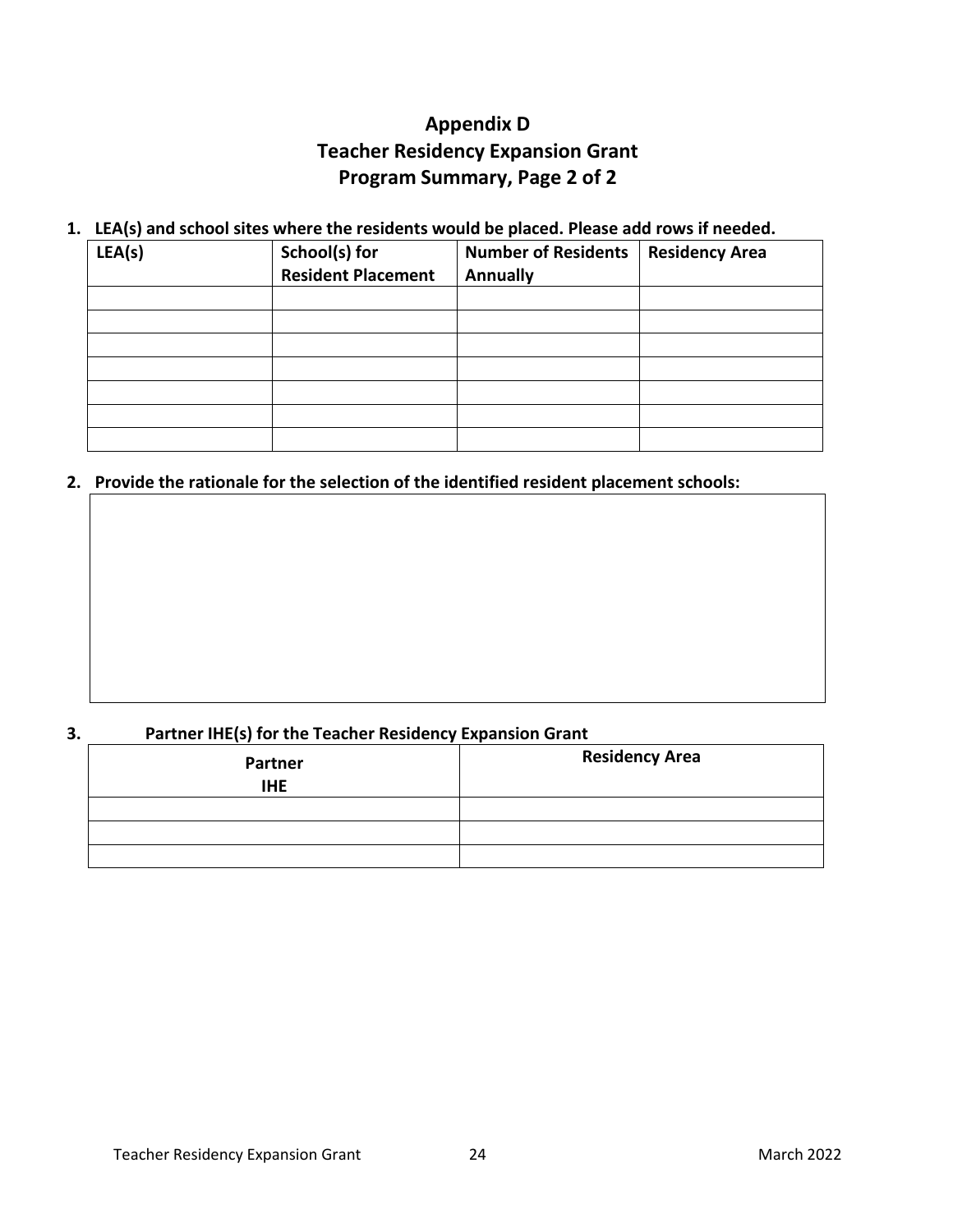### **Appendix E**

# <span id="page-24-0"></span>**Teacher Residency Expansion Grant Assurance Statements and Partnership Agreements, Page 1 of 2**

**Please access the fillable electronic version of Appendix E- [Assurance Statements and Partnership](https://public.ctc.ca.gov/Grants/ResidencyExpansion/PartnershipAgreements)  [Agreements](https://public.ctc.ca.gov/Grants/ResidencyExpansion/PartnershipAgreements) available on the Commission's Grant Funded Program website. Carefully read and follow the directions to complete the form and generate a PDF version that can be attached to the final application. All narrative responses and PDF appendices must be submitted as one application.** 

The Residency Program Assures the Commission that if awarded grant funding:

- 1. All residents will teach at least one-half time alongside a teacher of record, who is designated as the experienced mentor teacher, **for at least one full school year** while engaging in initial preparation coursework. [\(Appendix](#page-15-2) A (a)(2))
- 2. It is the responsibility of the Commission-approved teacher preparation program offered at the regionally accredited IHE to enroll the candidate in the program and to recommend a resident for the preliminary teaching credential once all requirements have been met.
- 3. Grantee LEAs or consortiums agree to prepare residents to teach and eventually be hired in a school within the jurisdiction of the grant recipient.
- 4. All residents agree in writing to serve in a school within the jurisdiction of the grant recipient that sponsored the candidate for a period of **at least four school years** beginning with the school year that begins after the candidate successfully completes the initial year of preparation and obtains a preliminary teaching credential. [\(Appendix](#page-17-1) A (j))
- **5.** Each resident employed by the grantee LEA will receive mentoring and beginning teacher induction support following the completion of the initial credential program necessary to obtain a clear credential and ongoing professional development and networking opportunities during the candidate's first years of teaching **at no cost to the candidate.** [\(Appendix](#page-16-0) A (g)(3))
- 6. The LEA and IHE will cooperatively comply with annual reporting requests including but not limited to:
	- a. Teacher Residency Expansion Grant Program [Annual Report](file:///L:/FBS-PSD/Contracts/FY%2020-21/Teacher%20Residency/Annual%20Reports/Year%202%20Teacher%20Residency%20Reporting%20Spreadsheet.xlsx) this template and the exact reporting areas are subject to change.

The Teacher Residency Expansion Grant Program [Projections Report-](file:///L:/FBS-PSD/Contracts/FY%2021-22/Teacher%20Residency/2018%20Regular%20Residency%20Grantee%20Documents/TR%20Projections%20-%20Year%204%20(2022-23)/Teacher%20Residency%20Actuals%20and%20Projections%20Report.pdf) this template and the exact reporting areas are subject to change.

- b. Results from candidate and program graduate surveys of the qualityof preparation they received.
- c. Best practices found to be effective in implementing the program.
- d. Factors promoting or hindering program implementation.
- e. Lessons learned in order to inform future investments in this type ofprogram.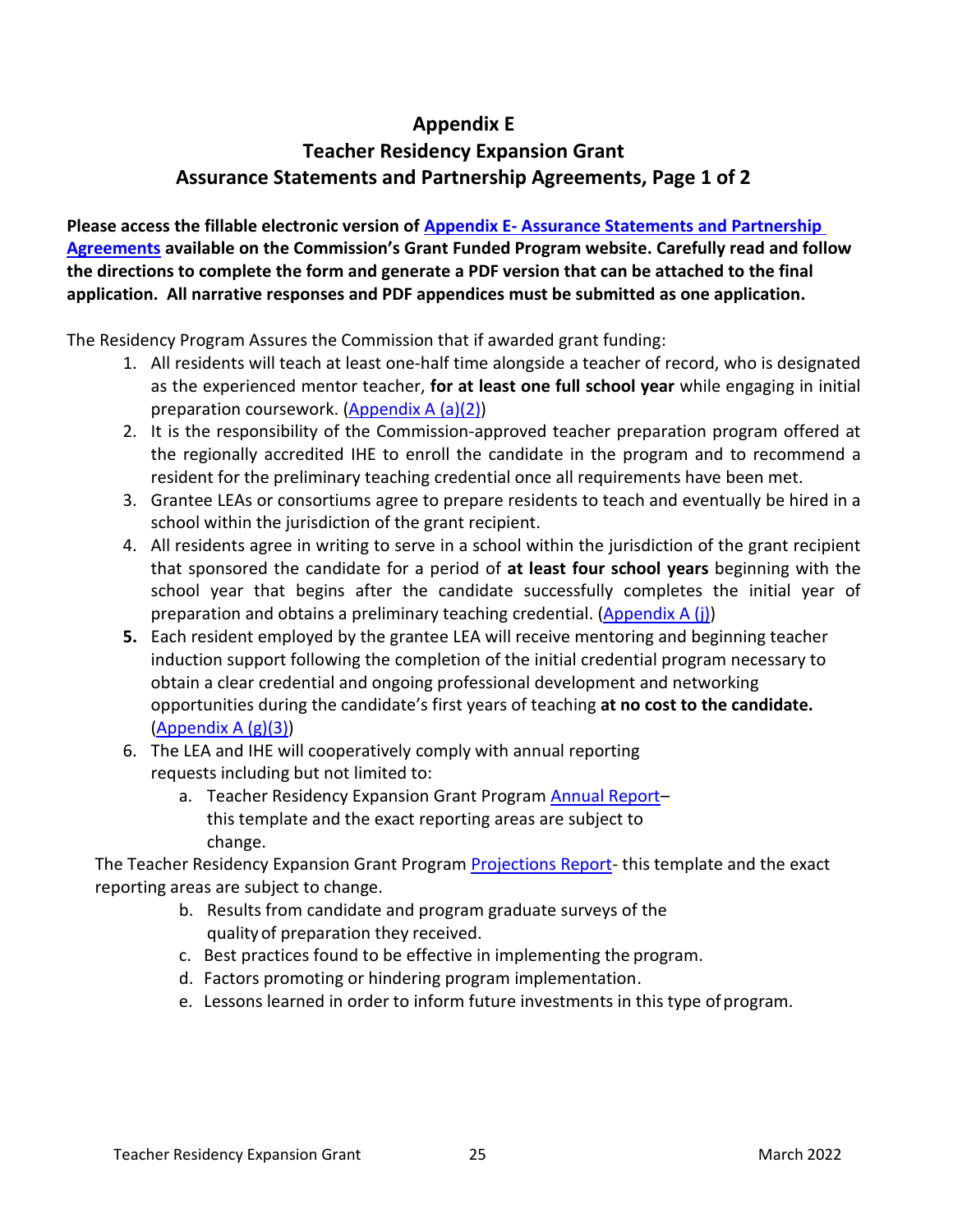### **Appendix E**

# **Teacher Residency Expansion Grant Assurance Statements and Partnership Agreements, Page 2 of 2**

**The form below is provided for reference. Administrative Approval from both the Superintendent or Authorized Administrator of the Applicant Local education agency (LEA) and the Authorized Administrator of the Applicant IHE Partner:**

#### **\****It is expected that if the application represents a consortium, ALL LEA partners will sign these agreements, including partner LEAs within a county office of education\**

By signing below, I affirm that:

- 1. I have thoroughly read all portions of this application including the assurance statements included on this form.
- 2. All statements and data contained in this application are accurate.
- 3. If awarded a Teacher Residency Expansion Grant, the LEA agrees to participation in the activities described as well as the timelines and budgets included in the responses to criterion **1-10 in Section II** of this application.

| Name of Signatory:                      |  |
|-----------------------------------------|--|
| Title of Signatory:                     |  |
| <b>LEA Signatory</b><br>Represents:     |  |
| Signature:                              |  |
| Electronic signatures are<br>acceptable |  |
| Date:                                   |  |

### **Administrative Approval from an Authorized Administrator of the Applicant's IHE Partner(s)** *\*Please add rows as necessary if the application represents multiple IHE partners\* \*It is expected that ALL IHE partners will sign these agreements\**

By signing below, I affirm that:

- 1. I have thoroughly read all portions of this application including the assurance statements included on this form.
- 2. All statements and data contained in this application are accurate.
- 3. If awarded a Teacher Residency Expansion Grant, the IHE agrees to participation in the activities described as well as the timelines and budgets included in the responses to criterion **1-10 in Section II** of this application.

| Name of Signatory:                                    |  |
|-------------------------------------------------------|--|
| Title of Signatory:                                   |  |
| <b>IHE Signatory</b><br>Represents:                   |  |
| Signature:<br>Electronic signatures are<br>acceptable |  |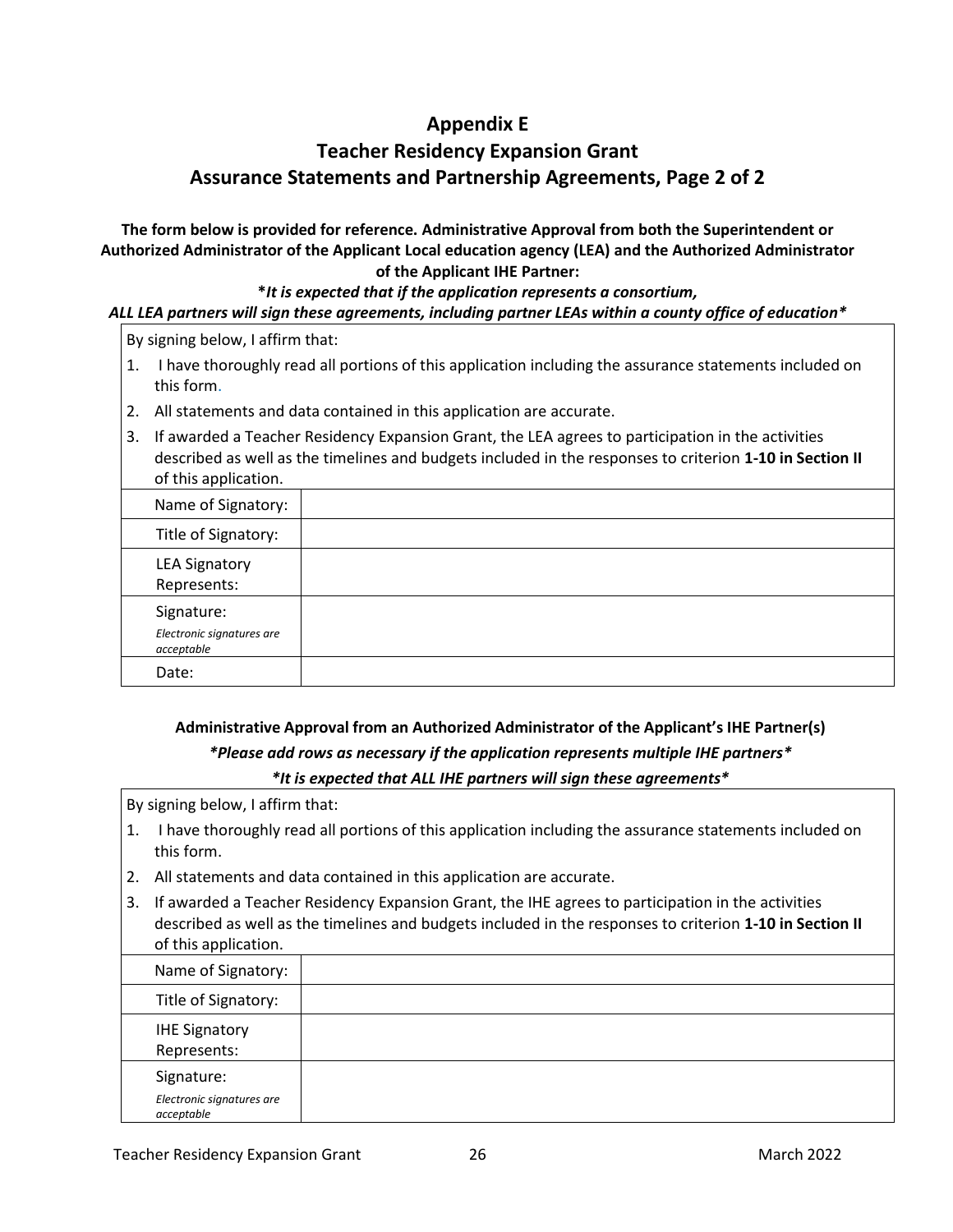<span id="page-26-0"></span>Date:

# **Appendix F Teacher Residency Expansion Grant Budget Definitions**

**Directions:** Use the budget definitions below to inform entries on the Budget Overview Form (Appendix G.)

**Mentor Teacher Professional Development/Training**: Use this line item for costs relating to training and/or providing professional development for teachers who will serve as Mentor teachers to the residents co-teaching in their classrooms.

**Mentor Teacher Stipends:** Use this line item for costs relating to providing stipends to Mentor teachers for preparing for their work with the residents in the program.

**Mentor Teacher Release Time:** Use this line item for costs relating to providing release time to Mentor teachers for preparing for their work with the residents in the program.

**Teacher Preparation Costs (Tuition, Fees, Books, etc.):** Use this line item for costs relating to the tuition, fees, and books for residents in the partner IHE teacher preparation program.

**Salary/Stipends for Residents:** Use this line item for funds provided to residents for salaries and/or stipends for living expenses.

**Faculty Stipends:** Use this line item for funds provided to IHE faculty as stipends for their work in the Teacher Residency Expansion Grant Program.

**Faculty Release Time:** Use this line item for funds provided to IHE faculty as release time for their work in the Teacher Residency Expansion Grant Program.

**Examination Fees for Residents:** Use this line item for payments on behalf of residents and/or reimbursements to residents for registration fees for examinations required to earn a preliminary credential.

**Induction Support for Residents who complete the Program:** Use this line item for Induction costs for residents who complete the Teacher Residency Expansion Grant Program.

**Residency Program Staff Costs:** Use this line item for a locally determined proportion of the costs relating to management and administration of the Teacher Residency Expansion Grant Program not otherwise covered by the Program Administration line item or by grantee matching funds.

**Program Administration:** Use this line item for costs relating to management and administration of the Teacher Residency Expansion Grant Program. Note that there is a five percent (5%) cap on grant funds used for program administration purposes but no cap on the amount of matching funds used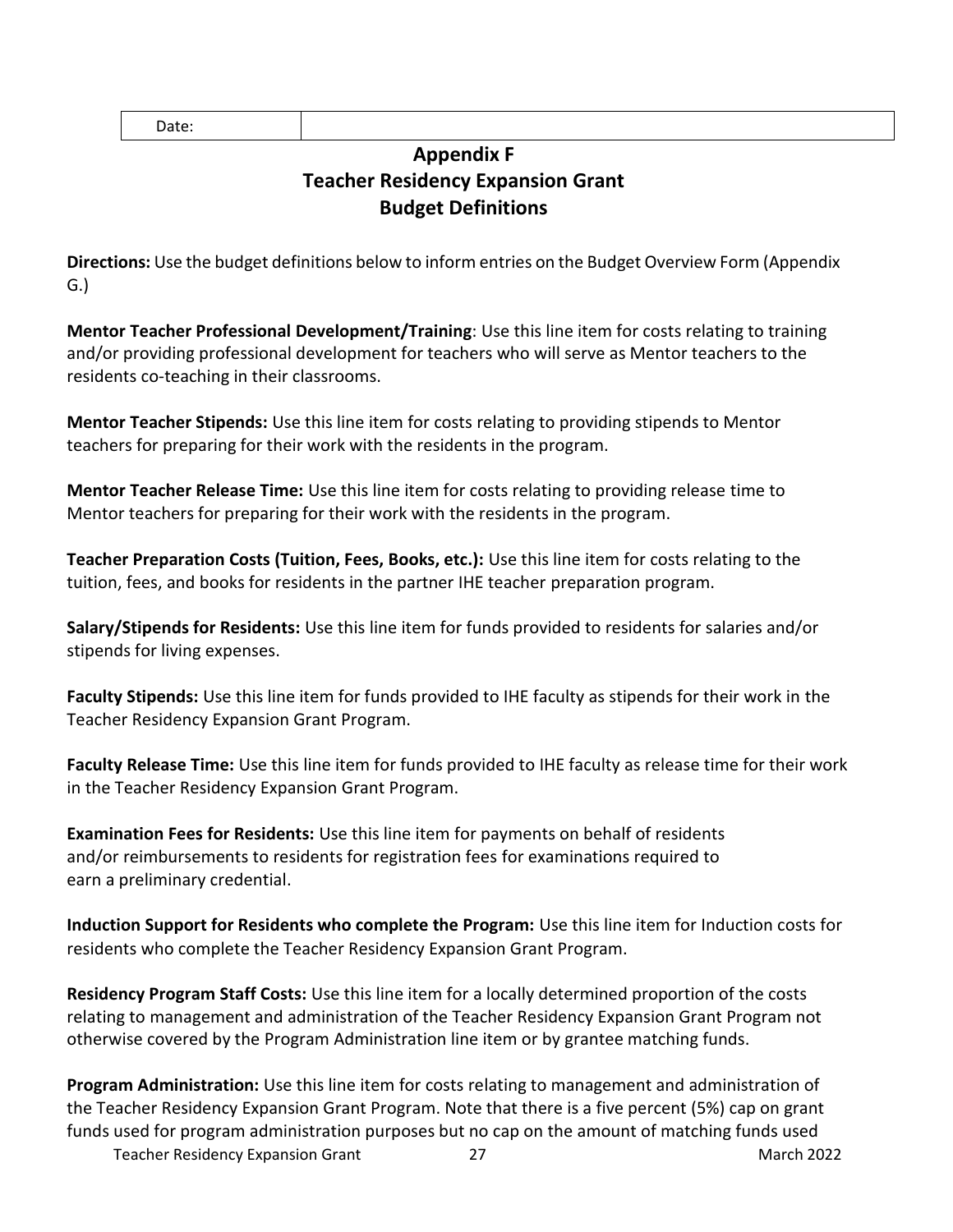for program administration purposes.

**Other:** Add any additional line items with associated expenditures. For any added category, provide a narrative explanation of the category and how the related costs were determined.

**Indirect Costs:** Applicants may claim indirect costs as part of their matching funds, but not as part of the use of grant funds. Indirect costs may be claimed at the district negotiated indirect cost rate per the California Department of Education. IHEs that may be partnering with the LEA for the Teacher Residency Expansion Grant will need to discuss their indirect cost matching funds allocations with their LEA partner(s).

**Supplement vs. Supplant:** grant funds are to supplement and not supplant existing funding or efforts including costs otherwise necessary to operate a school or program without this grant. State funds cannot be used to acquire equipment for administrative or personal use.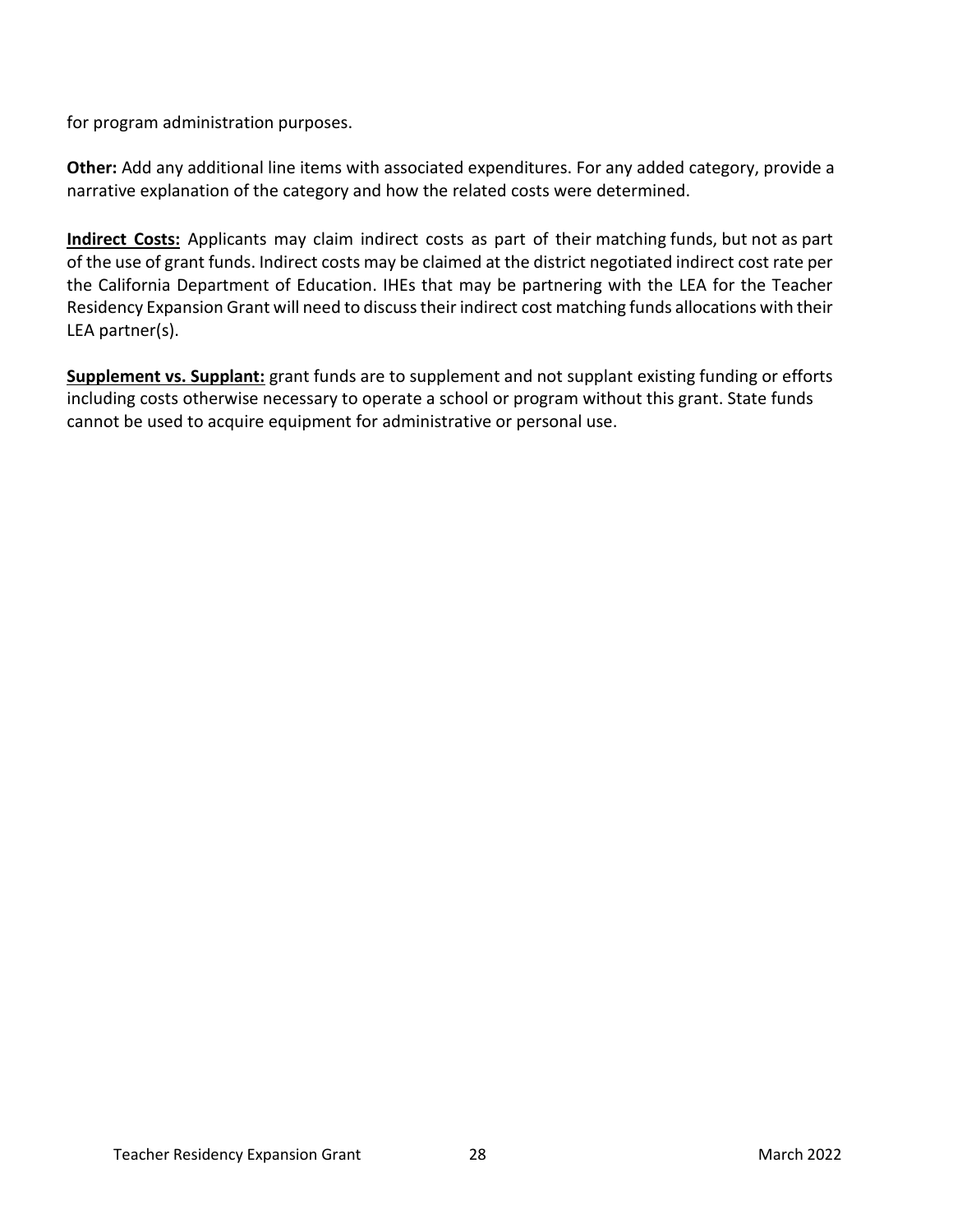# **Appendix G Teacher Residency Expansion Grant Budget Overview Form, Page 1 of 3**

<span id="page-28-0"></span>**The form below is provided for reference. Please access the fillable electronic version of [Appendix G-](https://public.ctc.ca.gov/Grants/ResidencyExpansion/BudgetOverview)[Budget Overview](https://public.ctc.ca.gov/Grants/ResidencyExpansion/BudgetOverview) available on the Commission's Grant Funded Program website. Carefully read and follow the directions to complete the form and generate a PDF version that can be attached to the final application. All narrative responses and PDF appendices must be submitted as one application.** 

**Directions:** For each teacher residency program component listed in the narrative descriptions of this application, please indicate the number of intended Teacher Residency Expansion Grant Program residents to be supported by that component, and whether the activity will be funded through grant funds and/or local matching funds, as applicable to each component. Use the blank spacesin the table below to add any additional components or services not listed. All categories of planned grant funds expenditures must also be detailed in the budget narrative.

Information regarding Indirect Costs: Applicants may claim indirect costs as part of their matching funds, but not as part of the use of grant funds. Indirect costs may be claimed at the district negotiated indirect cost rate per the California Department of Education. IHEs that may be partnering with the LEA for the Teacher Residency Expansion Grant will need to discusstheir indirect cost matching funds allocations with their LEA partner(s).

#### **Reminders and Definitions:**

- 1. The budget submitted on this form must not exceed \$25,000 per resident.
- 2. Authorizing legislation requires an 80% LEA match to grant funds (\$0.80 district funds per every one grant dollar).
- 3. Once an application has been approved and a grant award has been disbursed, an LEA or consortium may not alter the list of approved grant funded categories.
- 4. **Actual Matching Funds** are payments (stipends, release time) or reimbursements made directly from the LEA's accounts.
- 5. **In-Kind Matching Funds** are costs or portions of costs of services, materials, labor (personnel), equipment, etc. that are provided instead of cash disbursements to a recipient or program.
- 6. Residents are also eligible for other forms of federal, state, and LEA financial assistance to support the cost of their preparation.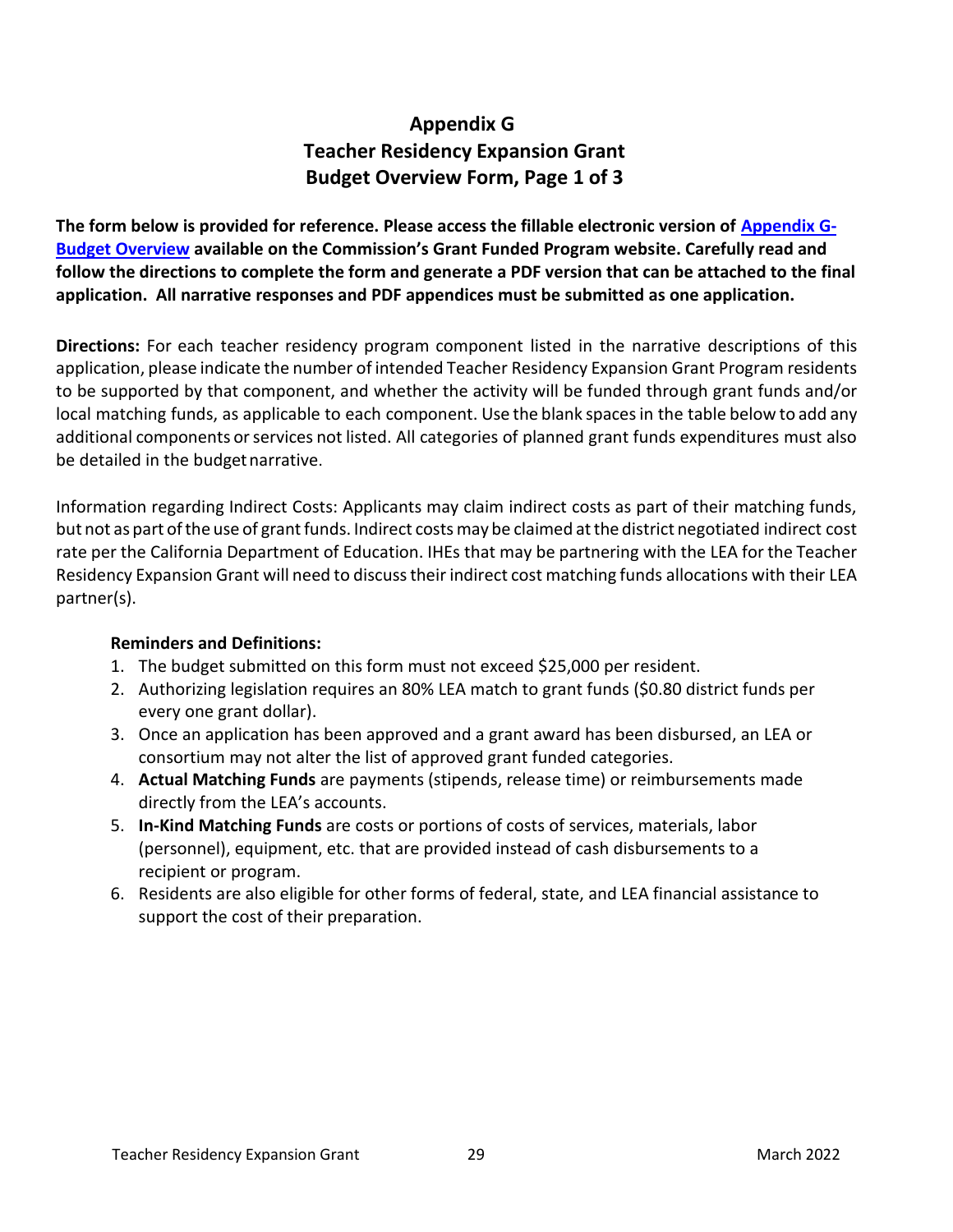# **Appendix G Teacher Residency Expansion Grant Budget Overview Form, Page 2 of 3**

| <b>Grant Funds</b>                                                                                                                          |                                                                  |                                                                                                  |                                                 |
|---------------------------------------------------------------------------------------------------------------------------------------------|------------------------------------------------------------------|--------------------------------------------------------------------------------------------------|-------------------------------------------------|
| <b>Program Component</b>                                                                                                                    | <b>Grant Funds</b><br><b>Requested</b><br>Per<br><b>Resident</b> | Targeted # of<br><b>Residents to</b><br><b>Receive this</b><br><b>Support</b><br><b>Annually</b> | <b>Total Grant</b><br><b>Funds</b><br>Requested |
| Mentor Teacher Professional Development/<br><b>Training</b>                                                                                 |                                                                  |                                                                                                  |                                                 |
| Mentor Teacher Stipend (this may include<br>housing stipends)                                                                               |                                                                  |                                                                                                  |                                                 |
| <b>Mentor Teacher Release Time</b>                                                                                                          |                                                                  |                                                                                                  |                                                 |
| Teacher Preparation Costs (Tuition, Fees,<br>Books, etc.)                                                                                   |                                                                  |                                                                                                  |                                                 |
| Salary/Stipend for Residents (this may include<br>housing stipends)                                                                         |                                                                  |                                                                                                  |                                                 |
| <b>IHE Faculty Stipends</b>                                                                                                                 |                                                                  |                                                                                                  |                                                 |
| <b>IHE Faculty Release Time</b>                                                                                                             |                                                                  |                                                                                                  |                                                 |
| Examination fees for Residents to Earn a<br>Preliminary Credential (TPA, RICA, CSET, etc.)                                                  |                                                                  |                                                                                                  |                                                 |
| Induction Support for Residents who<br>Complete the Program                                                                                 |                                                                  |                                                                                                  |                                                 |
| Residency program staff costs                                                                                                               |                                                                  |                                                                                                  |                                                 |
| Program Administration (five percent (5%) cap<br>on grant funds used for this purpose; no limit<br>on matching funds used for this purpose) |                                                                  |                                                                                                  |                                                 |
| Other (describe below)                                                                                                                      |                                                                  |                                                                                                  |                                                 |
|                                                                                                                                             |                                                                  |                                                                                                  |                                                 |
|                                                                                                                                             |                                                                  |                                                                                                  |                                                 |
|                                                                                                                                             |                                                                  |                                                                                                  |                                                 |
|                                                                                                                                             |                                                                  |                                                                                                  |                                                 |
|                                                                                                                                             |                                                                  |                                                                                                  |                                                 |
| <b>TOTALS</b>                                                                                                                               |                                                                  |                                                                                                  |                                                 |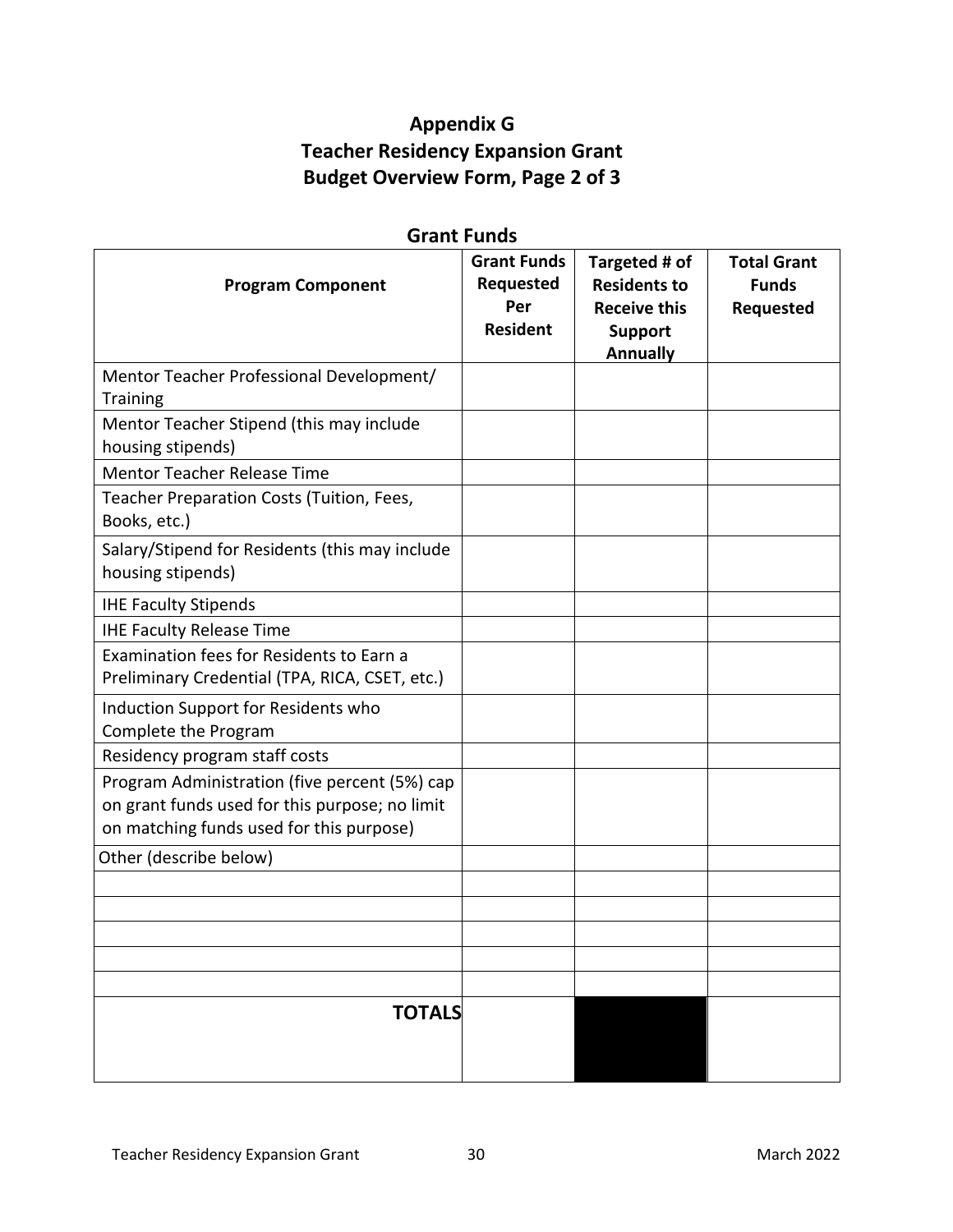# **Appendix G Teacher Residency Expansion Grant Budget Overview Form, Page 3 of 3**

| <b>Matching Funds</b>                                                                                                                       |                                                  |                                            |                                                 |
|---------------------------------------------------------------------------------------------------------------------------------------------|--------------------------------------------------|--------------------------------------------|-------------------------------------------------|
| <b>Program Component</b>                                                                                                                    | <b>Actual</b><br><b>Matching</b><br><b>Funds</b> | In-Kind<br><b>Matching</b><br><b>Funds</b> | <b>Total</b><br><b>Matching</b><br><b>Funds</b> |
| Mentor Teacher Professional Development/<br><b>Training</b>                                                                                 |                                                  |                                            |                                                 |
| Mentor Teacher Stipend (this may include<br>housing stipends)                                                                               |                                                  |                                            |                                                 |
| <b>Mentor Teacher Release Time</b>                                                                                                          |                                                  |                                            |                                                 |
| Teacher Preparation Costs (Tuition, Fees,<br>Books, etc.)                                                                                   |                                                  |                                            |                                                 |
| Salary/Stipend for Residents (this may include<br>housing stipends)                                                                         |                                                  |                                            |                                                 |
| <b>IHE Faculty Stipends</b>                                                                                                                 |                                                  |                                            |                                                 |
| <b>IHE Faculty Release Time</b>                                                                                                             |                                                  |                                            |                                                 |
| Examination fees for Residents to Earn a<br>Preliminary Credential (TPA, RICA, CSET, etc.)                                                  |                                                  |                                            |                                                 |
| Induction Support for Residents who<br>Complete the Program                                                                                 |                                                  |                                            |                                                 |
| Residency program staff costs                                                                                                               |                                                  |                                            |                                                 |
| Program Administration (five percent (5%) cap<br>on grant funds used for this purpose; no limit<br>on matching funds used for this purpose) |                                                  |                                            |                                                 |
| Other (describe below)                                                                                                                      |                                                  |                                            |                                                 |
|                                                                                                                                             |                                                  |                                            |                                                 |
|                                                                                                                                             |                                                  |                                            |                                                 |
|                                                                                                                                             |                                                  |                                            |                                                 |
|                                                                                                                                             |                                                  |                                            |                                                 |
|                                                                                                                                             |                                                  |                                            |                                                 |
| <b>TOTALS</b>                                                                                                                               |                                                  |                                            |                                                 |

# **Matching Funds**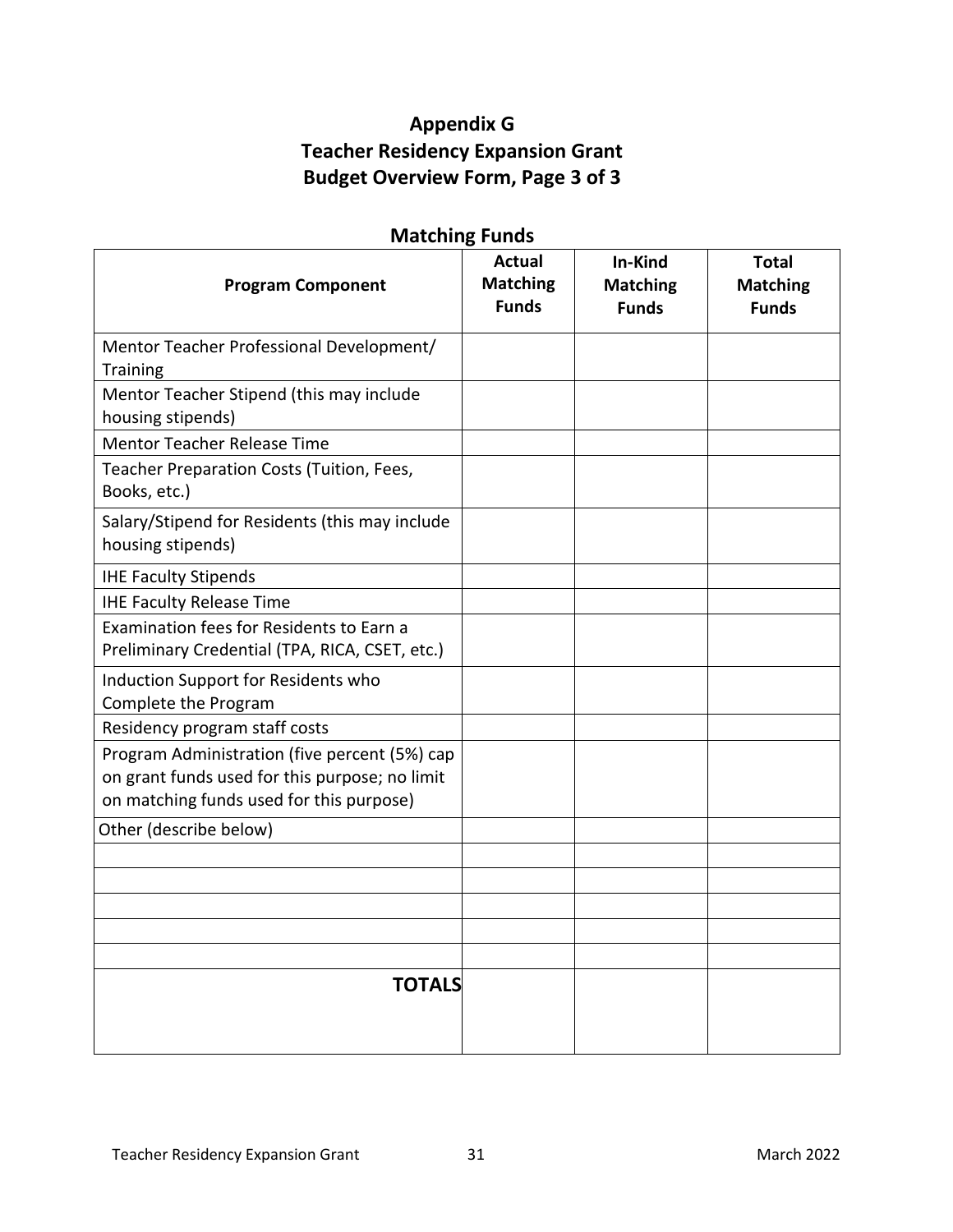# **Appendix H Teacher Residency Expansion Grant Statutory Priority Points**

<span id="page-31-0"></span>**The form below is provided for reference. Please access the fillable electronic version of [Appendix H-](https://public.ctc.ca.gov/Grants/ResidencyExpansion/PriorityPoints)[Statutory Priority Points](https://public.ctc.ca.gov/Grants/ResidencyExpansion/PriorityPoints) available on the Commission's Grant Funded Program website. Carefully read and follow the directions to complete the form and generate a PDF version that can be attached to the final application. All narrative responses and PDF appendices must be submitted as one application.** 

Authorizing statute states that priority consideration will be given to grant applicants who demonstrate a commitment to increasing diversity in the teaching workforce, have a higher percentage than other applicants of unduplicated pupils, as defined in Section 42238.02, and have one or more schools that exhibit one or both characteristics listed below.

**Directions:** Indicate if the applicant LEA or consortium qualifies for any of the following statutorypriority points:

- **1. Applicant LEA or consortium has a commitment to increasing diversity in the teaching workforce.** 
	- Yes
	- $\Box$  No

If "Yes," provide a link to published statements or policies reflecting the commitment to diversity and/or for addressing demographic gaps between students and teachers.

- **2. Applicant LEA or consortium has one or more schools where fifty percent (50%) or more of the enrolled pupils ae eligible for free and reduced-price meals.** 
	- Yes
	- $\Box$  No

If "Yes," provide the name(s), location(s), and CD/CDS code(s) of the qualifying school(s).

- **3. Applicant LEA or consortium has a school that is located in either a rural location or a densely populated region.** 
	- Yes
	- $\Box$  No

If "Yes," provide the name(s), location(s), and CD/CDS code(s) of the qualifying school(s).

**4. Applicant LEA or consortium has a higher percentage than other applicants of unduplicated pupils as defined in Section 42238.02.** 

Indicate the percentage of unduplicated pupils in the applicant LEA or consortium. Applicant responses will be compared during the technical review process by Commission staff.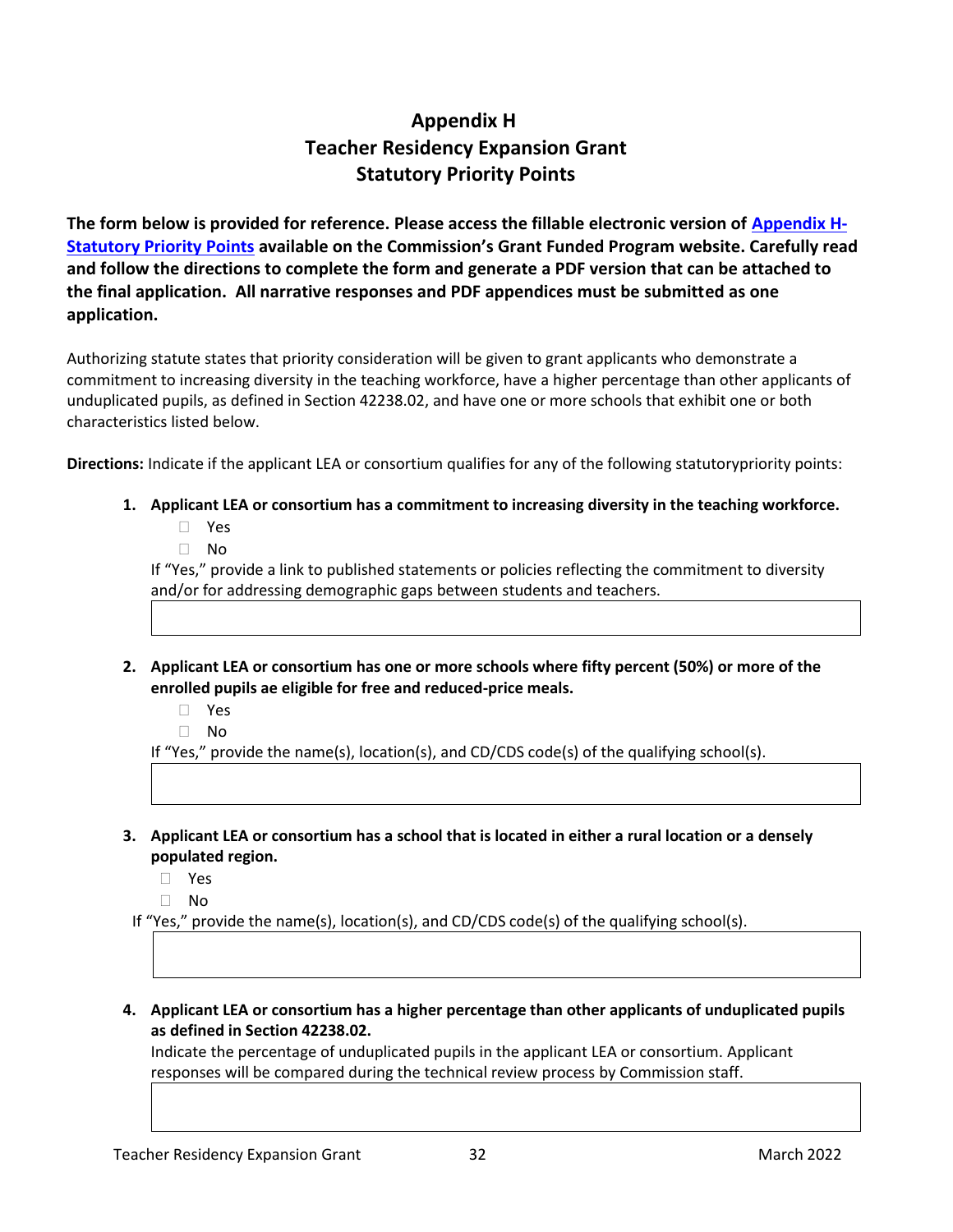# **Appendix I Teacher Residency Expansion Grant Grant Stewardship and Accreditation Status**

<span id="page-32-0"></span>**The form below is provided for reference. Please access the fillable electronic version of [Appendix I-](https://public.ctc.ca.gov/Grants/ResidencyExpansion/AccreditationStatus)[Grant Stewardship and Accreditation Status](https://public.ctc.ca.gov/Grants/ResidencyExpansion/AccreditationStatus) available on the Commission's Grant Funded Program website. Carefully read and follow the directions to complete the form and generate a PDF version that can be attached to the final application. All narrative responses and PDF appendices must be submitted as one application.** 

#### **Section I - Past Grant Stewardship**

In the table below, list the names of all state-funded Commission-administered grants that have been awarded to the LEA, any LEA member listed in a consortium, and any of the IHE partners named in the application. Commission administered grants include:

- Teacher Residency Grant Program
- Classified School Employee Teacher Credentialing Program
- Local Solutions to the Shortage of Special Education Teachers Grant
- Integrated Undergraduate Teacher Preparation Grants

### *Important note: if applicants and IHE partners have never received a grant award, enter N/A in each column of the first row of the table.*

| <b>LEA or IHE Name</b> | <b>Commission-Administered</b><br><b>Grant Awarded</b> | <b>Academic Year of Grant</b><br>Award |  |
|------------------------|--------------------------------------------------------|----------------------------------------|--|
|                        |                                                        |                                        |  |
|                        |                                                        |                                        |  |
|                        |                                                        |                                        |  |
|                        |                                                        |                                        |  |

#### **\*Please add rows as necessary.**

#### **Section II – Accreditation Status**

In the table below, enter the current accreditation status of each Commission-approved institution (LEA, IHE) - including induction programs - named in the application. For assistance in completing this table, refer to the [Accreditation Report](https://info.ctc.ca.gov/fmp/accreditation/accreditation_reports.php) page on the Commission's website.

<span id="page-32-1"></span>

| <b>LEA or IHE Name</b> | <b>Commission-Approved</b><br><b>Teacher Preparation</b> | <b>Accreditation</b><br><b>Decision (awarded to</b> | Date of<br><b>Accreditation</b> |
|------------------------|----------------------------------------------------------|-----------------------------------------------------|---------------------------------|
|                        |                                                          |                                                     |                                 |
|                        | Program                                                  | the unit)                                           | Report                          |
|                        |                                                          |                                                     |                                 |
|                        |                                                          |                                                     |                                 |
|                        |                                                          |                                                     |                                 |
|                        |                                                          |                                                     |                                 |

#### **\*Please add rows as necessary.**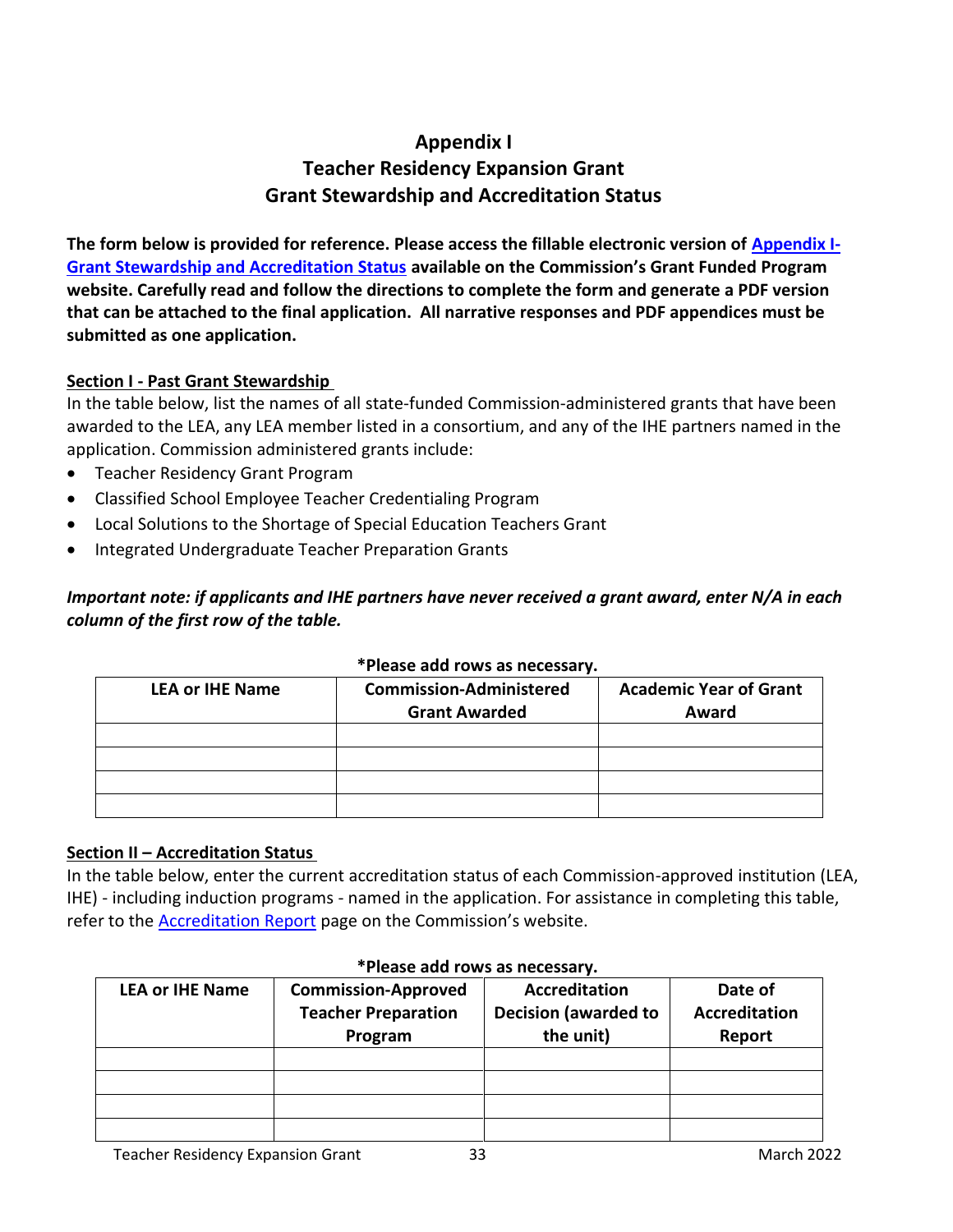## **Appendix J Teacher Residency Expansion Grant Key Characteristics of an Effective Residency Program**



The [California Teacher Residency Lab](https://cdefoundation.org/cde_programs/thelab/) (Lab), hosted by the [CDE Foundation,](https://cdefoundation.org/) is a learning community where clinically rich teacher residency program grantees learn from one another and experts, strengthen their intraprogram partnerships, and engage in formal and informal networking to support continuous improvement.

The foundation of The Lab's work is rooted in the support teacher residency programs receive in researchbased characteristics necessary to create and maintain high-quality and sustainable teacher residency programs.

The Lab is open to all CTC teacher residency grantees, including residency, expansion, and capacity grants. Contact [residencylab@cdefoundation.org](mailto:residencylab@cdefoundation.org) to learn more.

#### **Characteristics of an Effective California Teacher Residency Program**

- 1. Equity and justice are defined and advanced at all levels of residency work.
- 2. Authentic partnerships between local educational agencies (LEAs), accredited credentialing institutions, Institutes of Higher Education (IHEs) such as CSUs, and other organizations (e.g., collective bargaining entities and community organizations) are included.
- 3. The residency system is financially sustainable.
- 4. Formative and outcome data are collected, analyzed, and used for continuous improvement.
- 5. Specific hiring needs are defined and filled each year with the recruitment of resident candidates who reflect the district's and community's unique diversity.
- 6. Residents engage in a full year of clinical practice teaching alongside an accomplished mentor teacher.
- 7. Coursework and professional learning opportunities are tightly integrated with clinical practice.
- 8. All residents are mentored by accomplished mentor teachers who reflect their district's and community's unique diversity.
- 9. Clusters of mentors and residents support and learn from one another at residency partners "teaching schools."
- 10. Residency graduates are supported to continue their professional learning and develop as leaders.

\*These characteristics are informed by research conducted by the [Learning Policy Institute](https://learningpolicyinstitute.org/product/teacher-residency) and th[e National](https://nctresidencies.org/about-nctr/our-residency-model/)  [Center for Teacher Residencies.](https://nctresidencies.org/about-nctr/our-residency-model/)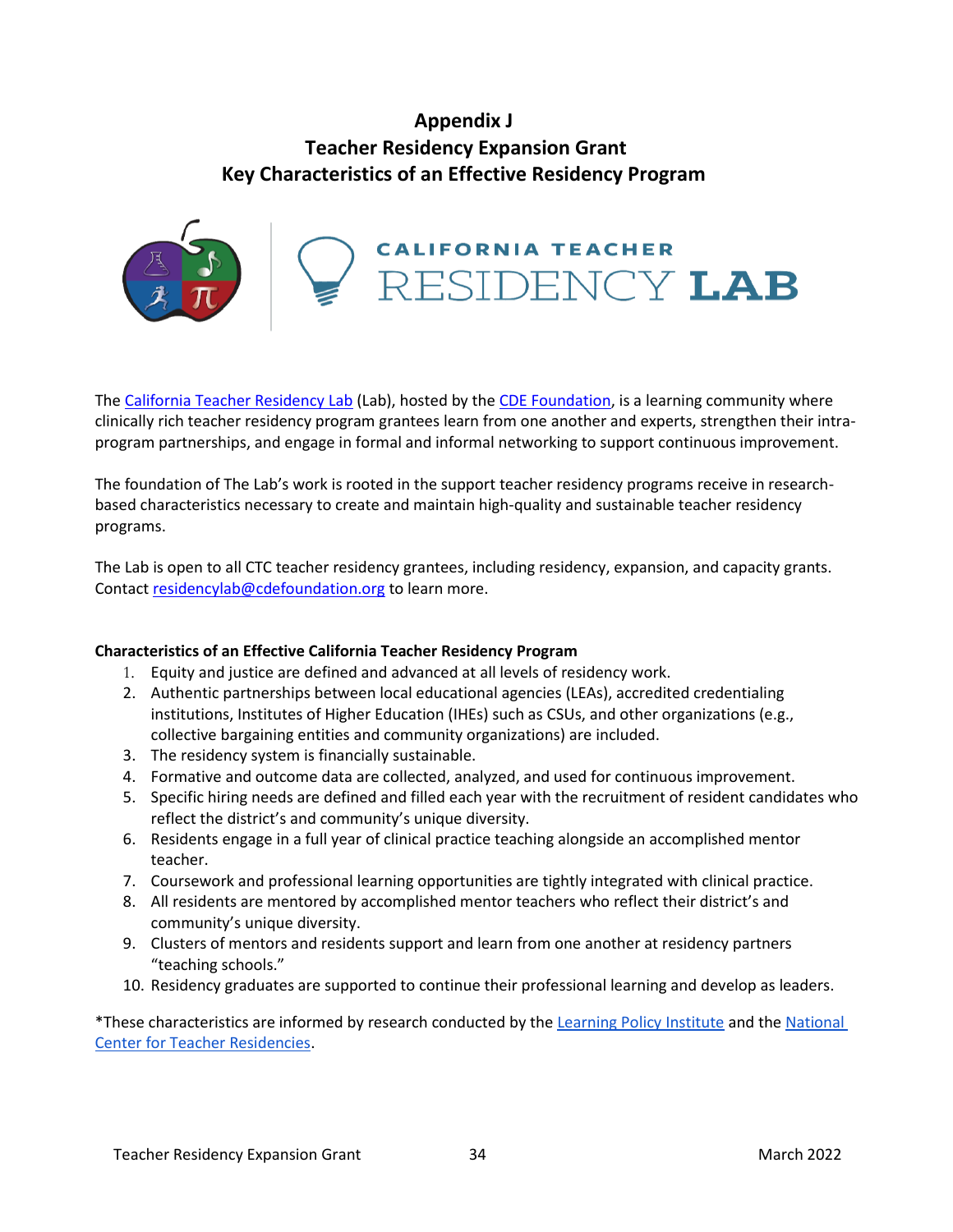# **Appendix K Commission on Teacher Credentialing Program Sponsor Alert (PSA 21-03) Date: March 11, 2022**

#### <span id="page-34-0"></span>**SUBJECT: AB 320 IMPACT ON PRELIMINARY MULTIPLE SUBJECT, SINGLE SUBJECT, AND EDUCATION SPECIALIST EDUCATOR PREPARATION PROGRAMS**

#### **Summary:**

This Program Sponsor Alert (PSA) clarifies several changes to the California Education Code as a result of [Assembly Bill](https://leginfo.legislature.ca.gov/faces/billTextClient.xhtml?bill_id=202120220AB320) 320 (Chap. 663, Stats. 2021) and its impact on the preliminary multiple subject, single subject, and education specialist credential programs.

#### **Key Provisions:**

On October 8, 2021, the Governor signed [AB 320.](https://leginfo.legislature.ca.gov/faces/billTextClient.xhtml?bill_id=202120220AB320) Effective January 1, 2022, AB 320 made changes to numerous provisions of the Education Code with respect to teacher preparation. Among its many provisions, it clarified that an individual who earned a bachelor's degree at an institution of higher education that was in the process of gaining full regional accreditation is eligible to enter a teacher education program and earn their credential.

Further, the law now defines "regionally accredited" – as it applies to institutions of higher education with teacher preparation programs - in one of two ways. "Regionally accredited" can refer to an institution that has been accredited by the Accrediting Commission for Senior Colleges and Universities, the Western Association of Schools and Colleges, the Higher Learning Commission, the Middle States Commission on Higher Education, the Northwest Commission on Colleges and Universities, the New England Commission of Higher Education, or the Southern Association of Colleges and Schools Commission on Colleges. "Regionally accredited" can also refer to an institution of higher education that held pre-accreditation status at the time the degree of an applicant for a credential was conferred, if that institution achieved full accreditation status within five years of earning pre-accreditation status. It also defines "regionally accredited" to include community or junior colleges that confer baccalaureate degrees and are regionally accredited by one of the seven accrediting agencies mentioned above or by the Accrediting Commission for Community and Junior Colleges of the Western Association of Schools and Colleges.

Education Code Section 44259 defines the requirements for the preliminary multiple subject, single subject, and the education specialist credential. AB 320 made changes to Education Code Section 44259.1 (d) (1) governing preliminary multiple subject, single subject, and education specialist programs, as follows:

*(d) A postbaccalaureate program of professional preparation may only be offered by a regionally accredited institution of higher education. These programs shall enable candidates for teaching credentials to commence and complete professional preparation after they have completed baccalaureate degrees at regionally accredited institutions of* 

Teacher Residency Expansion Grant 35 March 2022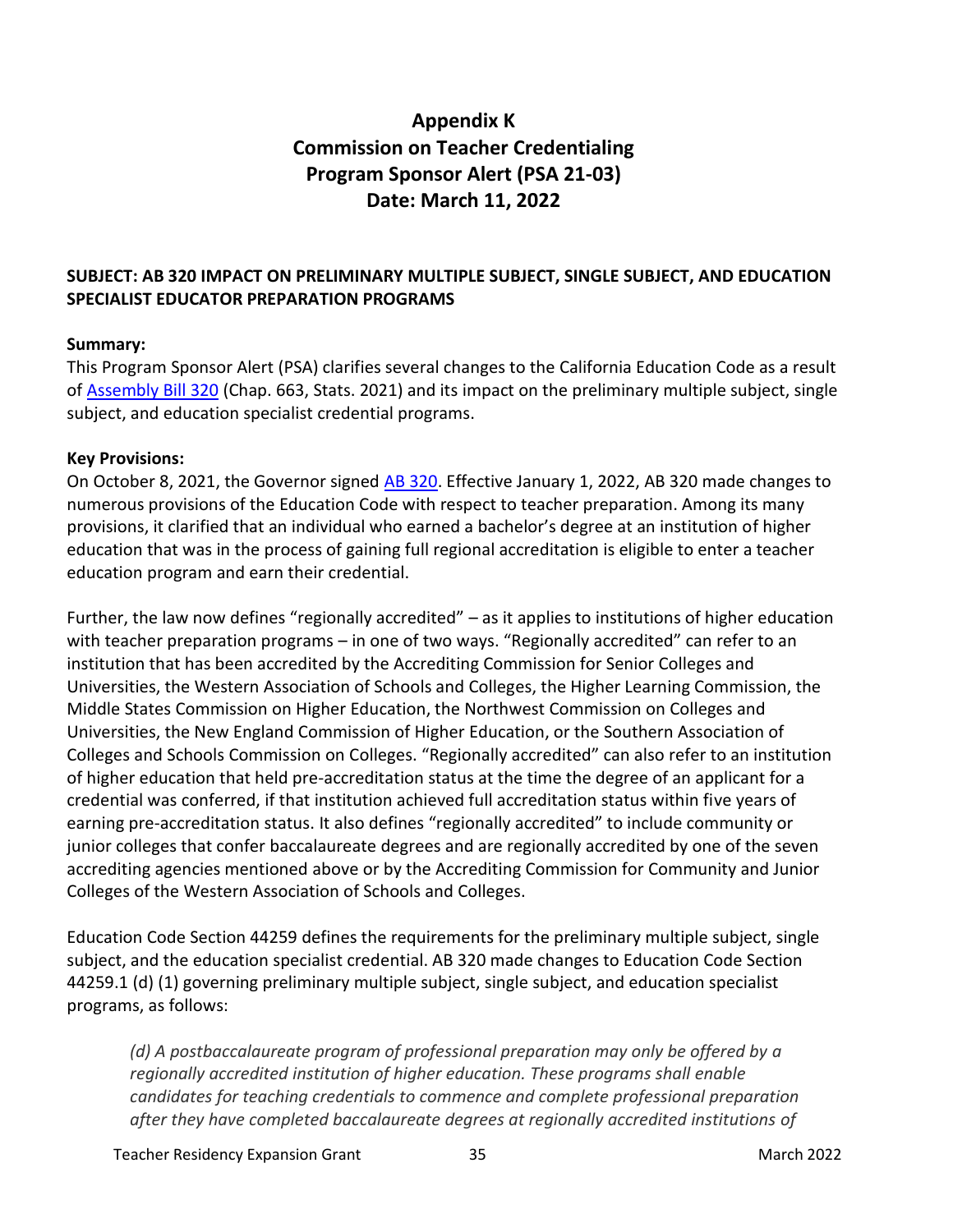*higher education. The development and implementation of a postbaccalaureate program of professional preparation shall be based on intensive collaboration among the regionally accredited institutions of higher education and local public elementary and secondary school districts.*

This language clarifies that only regionally accredited institutions of higher education may offer preliminary multiple, single, and education specialist programs. Separate sections of California Education Code (44325-44329) govern intern programs offered by local education agencies.

Impact on Student Teaching-Based Preliminary Multiple, Single, and Education Specialist Programs The recent changes in the law clarify that student teaching-based programs in California must be offered by a regionally accredited institution of higher education (IHE) and that the intern option is allowed for local education agencies (LEA). Pursuant to 44259 (d) (1), and in keeping with the Commission adopted standards for the preliminary multiple subject, single subject, and education specialist preparation programs, as well as with the Common Standards, all teacher education programs require a close partnership with local public elementary and secondary school districts in the implementation of their program. LEAs interested in offering student teaching-based programs, including residency programs, as the *program sponsor* may seek to establish a regionally accredited institution of higher education and apply for initial institutional approval by the Commission as such. A few examples of LEAs that have successfully undertaken this process exist in California.

Student teaching-based programs include teacher residency programs. It is important to note that residency programs and intern programs are not the same. They differ in significant ways, mainly that intern candidates are employees of the district and teachers of record whereas residents (candidate enrolled in teacher residency pathways) are student teachers in a year-long student teaching placement. By design, teacher residency programs require that the institution of higher education and the local education agencies with which it partners share responsibilities for the critical operation and success of the program.

Over the past few years, and in the 2021-22 budget year, the state has invested significant state resources in the development and implementation of student teaching-based residency programs. This high-quality pathway offers strong preparation to help address the state's significant teacher shortage. These resources are allocated to local education agencies to support the IHE/LEA partnership. It is important to note that while the state investment is at the LEA level as the grant recipient, the law requires that the program sponsor for such programs be a regionally accredited institution of higher education. Regardless of the source of funding, the law requires that only institutions of higher education approved by the Commission may be authorized to serve as the program sponsor for multiple subject, single subject, or education specialist teacher residency programs. As such, for teacher residency programs, as well as other student teaching-based pathways, it is the institution of higher education that enrolls the candidate in the program and ultimately recommends them for the credential, and not the local education agency partner.

Any student teaching-based program, including a teacher residency pathway, submitted for initial program review after January 1, 2022 (the effective date of AB 320) by a local education agency will not be accepted. LEAs must partner with Commission approved institutions of higher education that are